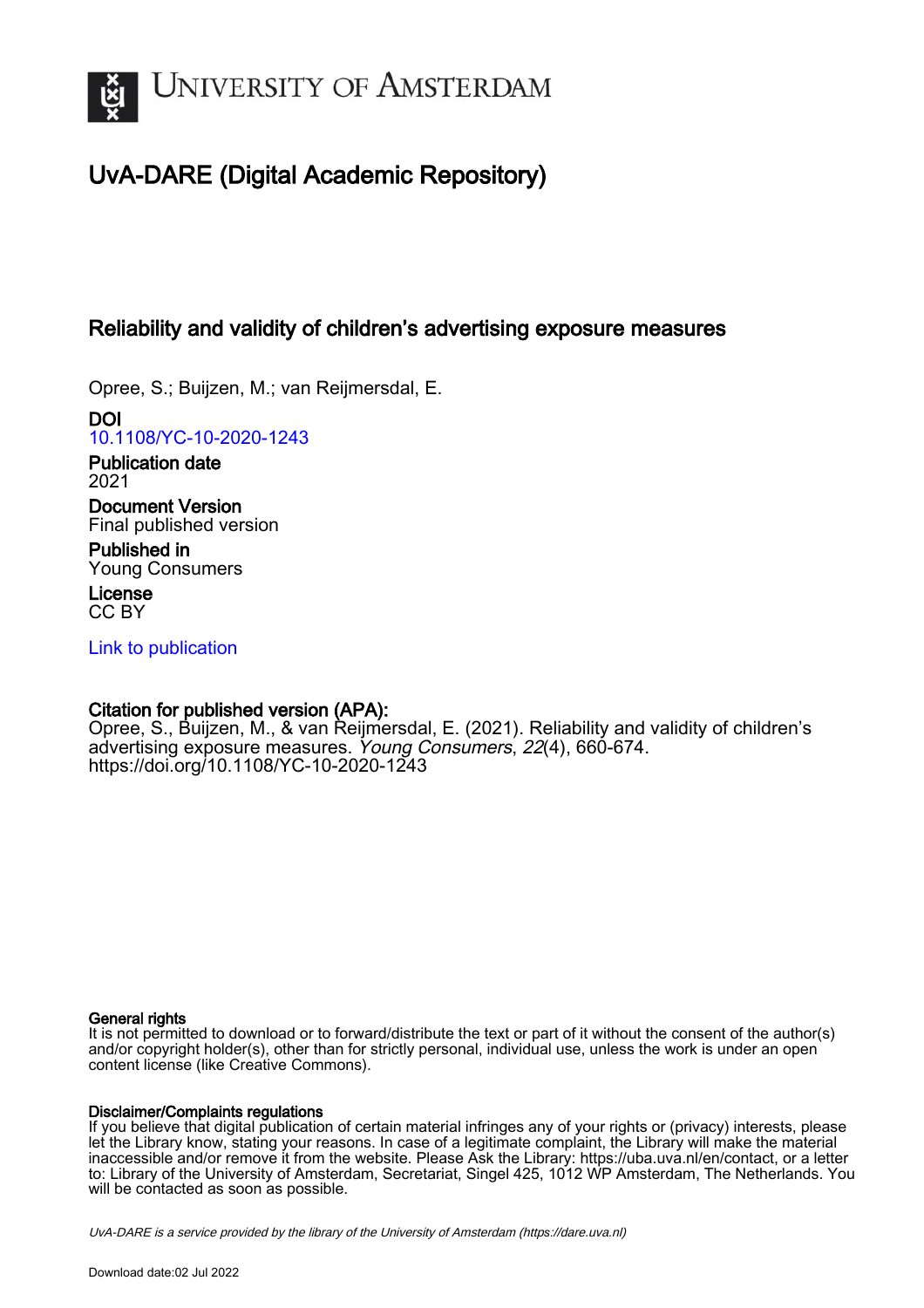# Reliability and validity of children's advertising exposure measures

Suzanna Opree, Moniek Buijzen and Eva van Reijmersdal

Suzanna Opree is based at Erasmus School of History, Culture and Communication, Erasmus University Rotterdam, Rotterdam, the Netherlands. Moniek Buijzen is based at the Erasmus School of Social and Behavioral Sciences, Erasmus University Rotterdam, Rotterdam, The Netherlands. Eva van Reijmersdal is based at the Amsterdam School of Communication Research, University of Amsterdam, Amsterdam, The Netherlands.

Received 28 October 2020 Revised 29 January 2021 9 April 2021 Accepted 9 April 2021

© Suzanna Opree, Moniek Buijzen and Eva van Reijmersdal. Published by Emerald Publishing Limited. This article is published under the Creative Commons Attribution (CC BY 4.0) licence. Anyone may reproduce, distribute, translate and create derivative works of this article (for both commercial and non-commercial purposes), subject to full attribution to the original publication and authors. The full terms of this licence may be seen at [http://](http://creativecommons.org/licences/by/4.0/legalcode) [creativecommons.org/licences/](http://creativecommons.org/licences/by/4.0/legalcode) [by/4.0/legalcode](http://creativecommons.org/licences/by/4.0/legalcode)

This research was supported by a grant from The Netherlands Organisation for Scientific Research (NWO).

#### **Abstract**

**Purpose** – The aim of this study is to determine which of previously used survey measures can be considered the most appropriate to assess children's advertising exposure. First, three levels of content specificity for assessing children's exposure to advertising were distinguished as follows: exposure to the medium, exposure to broad content and exposure to specific (i.e. commercial) content. Second, using longitudinal data from 165 children between 8 and 11 years old, the test-retest reliability and content validity of survey measures from all three levels were examined.

**Design/methodology/approach** – Due to societal concerns about the effects of advertising on children's well-being, research into this topic is expanding. To enhance knowledge accumulation and bring uniformity to the field, a validated standard survey measure of advertising exposure is needed. The aim of this study is to provide such measures for television and internet advertising.

Findings – The findings suggest that all measures provided solid estimates for children's television and internet advertising exposure. Yet, due to minor differences in reliability and validity, it may be concluded that television advertising exposure can best be measured by asking children how often they watch certain popular (commercial) television networks, either weighting or not weighting for advertising density. Internet advertising exposure can best be measured by asking children how often they use the internet or how often they visit certain popular websites, weighting for advertising density.

Originality/value – The current measures for children's advertising exposure through traditional media can easily be adapted to fit new media.

**Keywords** Children, Validity, Reliability, Advertising exposure, Survey measures Paper type Research paper

#### Introduction

Western children grow up in a heavily commercialized media environment. Expenditures on children's advertising have been increasing for decades, as have concerns about advertising's potential side effects (Oates et al.[, 2014](#page-14-0)). Children are believed to be particularly vulnerable to the effects of advertising, and parents, psychologists and policymakers are concerned that advertising may lead to decreased happiness, higher weight status and negative self-perceptions ([Kasser and Linn, 2016](#page-14-1)). Because of the growing concerns about the effects of advertising on children's well-being, research related to this topic is becoming increasingly important.

The most appropriate method for studying the effects of advertising depends on the outcome variable of interest. For example, experiments can be used to investigate the immediate effects of advertising exposure on children's product desires and product purchase requests. However, the presumed long-term effects of advertising, such as increased parent-child conflict and materialism, are likely the result of cumulative exposure and can, therefore, best be investigated with longitudinal surveys or diary studies [\(Potter,](#page-14-2) [2014\)](#page-14-2). Thus, far, only a handful of scholars have conducted longitudinal research on the effects of advertising among children, and these authors have primarily conducted survey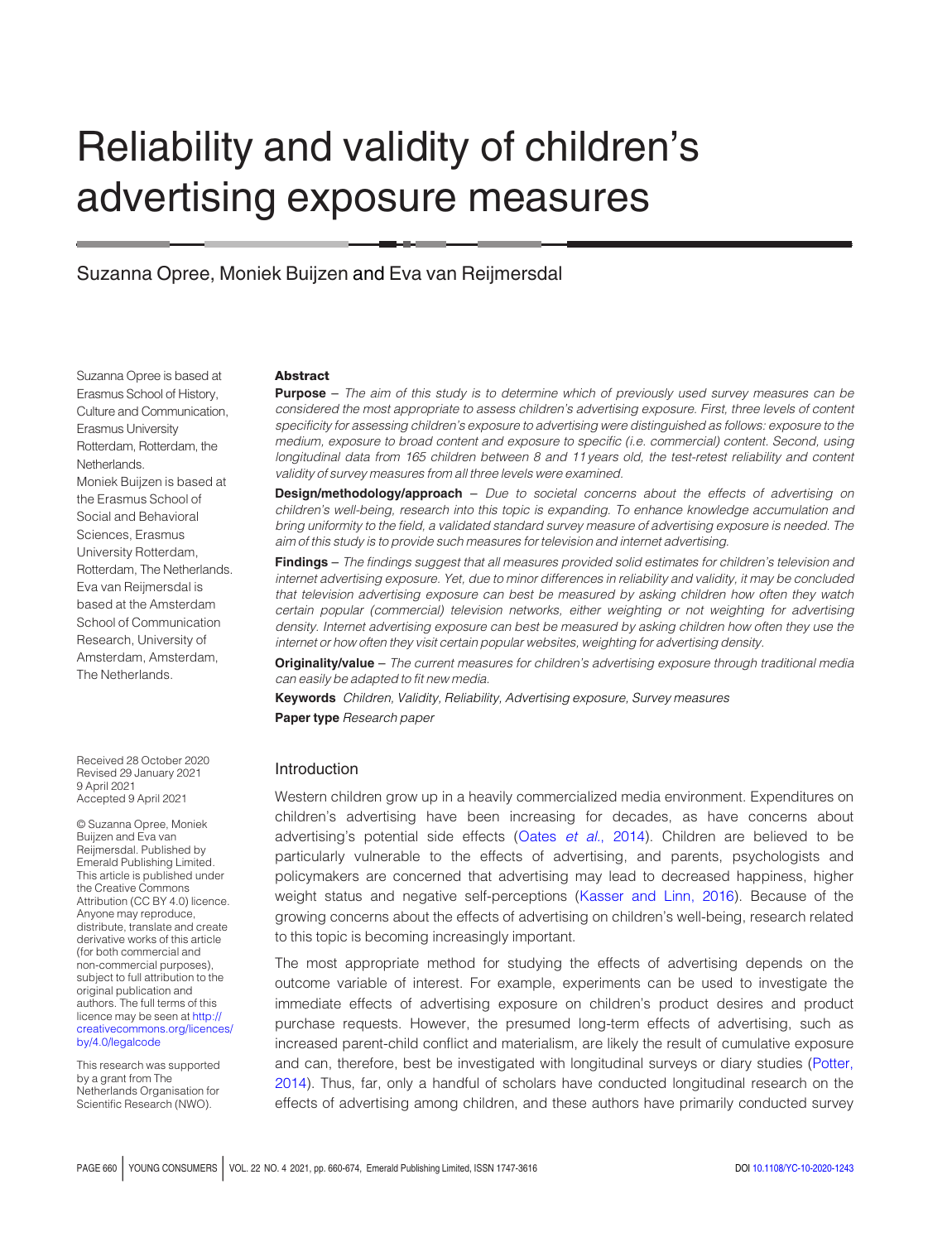studies (Opree et al.[, 2012;](#page-14-3) Opree et al.[, 2014](#page-14-4); Opree et al.[, 2016\)](#page-14-5). In previous survey research, scholars have used a variety of scales to assess children's advertising exposure, making it difficult to compare their findings. To enhance knowledge accumulation and bring uniformity to the field, a validated standard survey measure of advertising exposure is needed. Therefore, the aim of this study is to determine which of the previously used survey measures can be considered the most appropriate to assess children's advertising exposure. This study focuses on advertising exposure measurements related to television and the internet because these media are most frequently used by advertisers to reach a young target audience [\(Richins, 2017\)](#page-15-0).

Some might argue that the most precise survey measure of children's advertising exposure is their exposure to specific commercials or advertisements. For instance, [Buijzen and](#page-13-0) [Valkenburg \(2003b](#page-13-0), [2005\)](#page-13-1) measured children's advertising exposure by presenting them with the titles of 10 commercials and asking how often they had seen these commercials. However, this approach has three important shortcomings. First, this approach cannot be used in longitudinal research because the commercials or advertisements that are featured during the first measurement occasion may no longer be featured at the second measurement occasion. The second limitation of this approach is that it involves recall – something many children will experience problems with because their cognitive capacities are yet to fully mature [\(Borgers, 2003\)](#page-13-2). Third, in the advertising literature, the memory of advertisements is in fact often considered as a cognitive effect of exposure and a first step in the persuasion process [\(Du Plessis, 1994\)](#page-14-6). It should, therefore, be disentangled from advertising exposure itself. Hence, following [Slater's \(2004,](#page-15-1) p. 168) definition of exposure ("the extent to which audience members have encountered specific messages or classes of messages/media content"), we define advertising exposure as encountering – but not necessarily processing – commercials or advertisements.

In previous studies on exposure to news ([Wonneberger, 2011](#page-15-2)), health messages ([Romantan](#page-15-3) et al., 2008), substance use in motion pictures ([Sargent](#page-15-4) et al., 2008) and sex content [\(Annenberg Media Exposure Research Group, 2008\)](#page-13-3), exposure has been measured at various levels of content specificity [\(Romantan](#page-15-3) et al., 2008; [Slater, 2004\)](#page-15-1). Content specificity can be thought of as a continuum, with general measures related to media exposure at the low end of the spectrum, measures related to broad content in the middle and measures related to specific content or combining data sources (e.g. enriching exposure data with advertising density or content analysis data, [Slater, 2004\)](#page-15-1) at the high end ([Romantan](#page-15-3) *et al.*, 2008). In the present study, the quality of advertising exposure measures from the various levels of content specificity will be assessed by determining their stability and content validity. Though the test-retest reliability and content validity have not been previously tested for most of the measurements included in this study, several scholars suggest that the predictive value of measures increases with their content specificity [\(Romantan](#page-15-3) et al., 2008; [Slater, 2004\)](#page-15-1).

To construct television and internet advertising exposure measures on all three levels of content specificity, survey data on children's media exposure and industry data on advertising expenditures needed to be matched. Also, to construct appropriate measurements, both data sets had to have been collected simultaneously – limiting the available options. This manuscript is based on two existing data sets that the authors collected in 2011. In this data set, television exposure refers to synchronous broadcast television viewing and internet exposure to children's website use. Since 2011 the media landscape has changed and television exposure can now also be operationalized as on-demand asynchronous broadcast television viewing on/or viewing the content of streaming services such as Netflix. Furthermore, internet users can now also be operationalized as the use of all sorts of applications on smart devices (e.g. social media apps such as Instagram, Snapchat and TikTok, video-chatting apps and gaming apps). Still, recent time use research indicates that children predominantly view TV on a TV set rather than on other devices and that most viewing on a TV set is live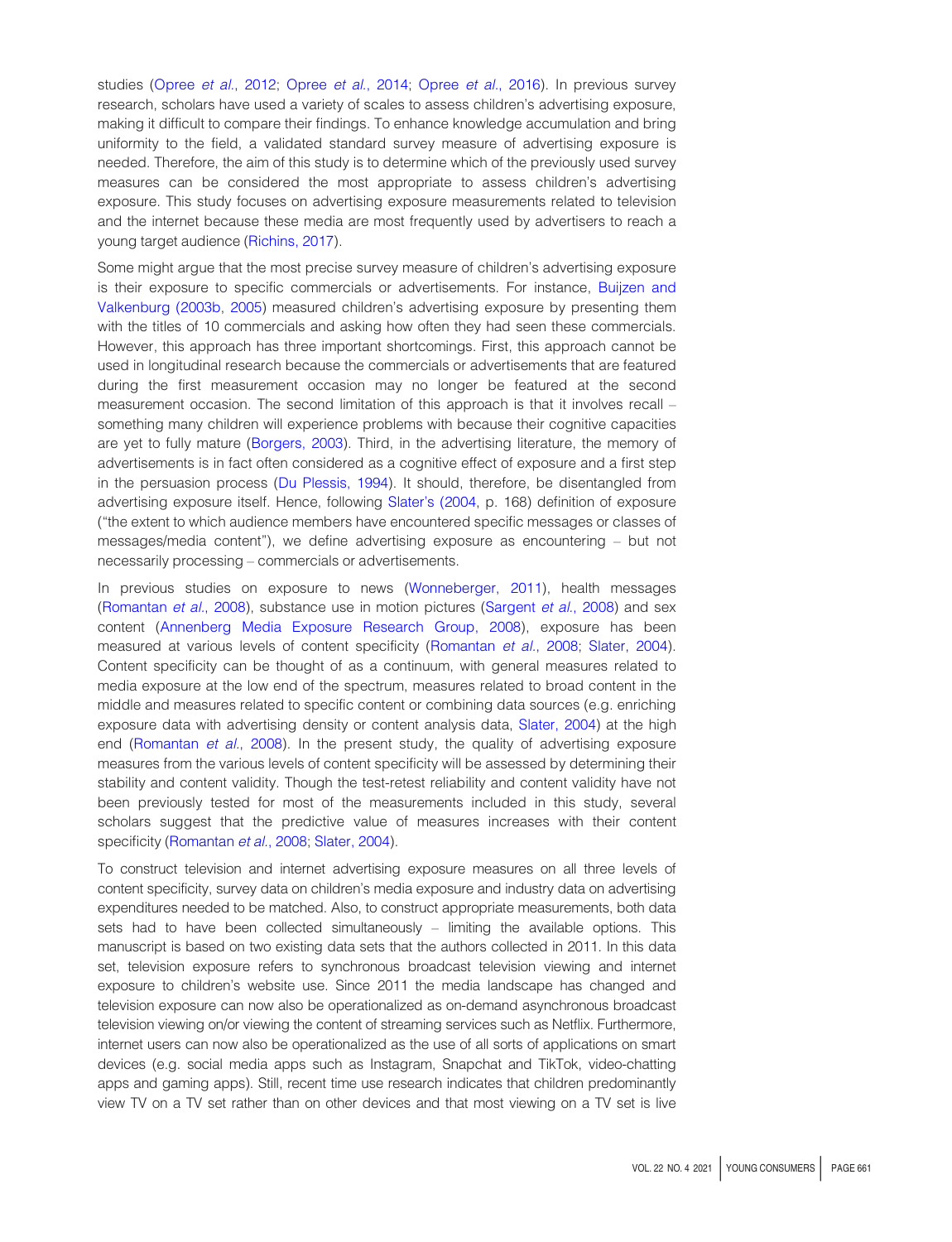rather than time shifted. Also, on average, children still browse websites for an hour per day [\(Rideout and Robb, 2019](#page-15-5)). This shows that the operationalizations of the measures that were included in this study are still relevant today.

#### Content specificity continuum

Below, the different levels of content specificity of measuring children's advertising exposure are explained. For each of the measures along with the continuum, references to articles using that approach to measure children's advertising exposure in survey research are provided. The measures that were used in the studies below formed the direct inspiration for the measures that were included in the current study. To avoid repetition throughout this manuscript, more detailed information on these measures is provided in the method section.

Level 1: media exposure. Measures at the low end of the content specificity continuum address exposure to the medium, which can be measured in multiple ways. The most popular method is to ask respondents to indicate how many hours and minutes they spend using a medium on an average day ([Jordan](#page-14-7) et al., 2007). However, this is a difficult question even for adults because respondents must first decide what an "average" day is for them and then estimate the time they spend using a medium on such an average day. Although adding a reference period might simplify the question (e.g. asking how many hours and minutes a respondent has used a medium the previous day or week), the question remains difficult. Even adults seem unable to provide accurate estimates of their media time [\(Araujo](#page-13-4) et al.[, 2017;](#page-13-4) [Greenberg](#page-14-8) et al., 2005). Because of their limited cognitive abilities [\(de Leeuw](#page-14-9) et al.[, 2004](#page-14-9)), this task is likely to result in even more unreliable estimates among children.

A frequently used and better alternate is to measure children's media exposure using Likert scales ([Jordan](#page-14-7) et al., 2007). Respondents are asked to indicate how often they use a certain medium and are offered a set of response categories, such as "never," "sometimes," "often" and "very often." Although this is a relative measure using vague quantifiers and respondents might interpret the categories in different ways, it provides information about an individual's sense of his or her general media use compared to that of others. Previous research has indicated that vague quantifiers may be a more "useful measurement tool for behavioral data" compared to numeric response options due to their higher predictive validity [\(Al Baghal, 2014](#page-13-5)). Yet, to increase preciseness, researchers may choose to ask the question of how often respondents use a certain medium separately for mornings, afternoons and evenings ([Van der Voort and Vooijs, 1990](#page-15-6); Vooijs et al.[, 1987\)](#page-15-7). Exposure to television has been frequently used as a proxy for television advertising exposure in the early youth and advertising studies of the 1970s [\(Atkin,](#page-13-6) [1975a, 1975b](#page-13-7); [Churchill and](#page-13-8) [Moschis, 1979](#page-13-8); [Moschis and Churchill, 1978](#page-14-10); [Ward and Wackman, 1971](#page-15-8)) and the early 2000s [\(Pine and Nash, 2002](#page-14-11)).

Level 2: broad content. In the middle of the specificity, continuum are measures of broad media content [\(Romantan](#page-15-3) et al., 2008). Asking children about the content they have consumed may lead to a more accurate estimation of their actual media use [\(Slater, 2004](#page-15-1)), and hence, their advertising exposure. With regard to television use, researchers can ask children about the network channels and programs they have watched and for the internet, they can ask about the websites children have visited [\(Greenberg](#page-14-8) et al., 2005; [Vandewater](#page-15-9) [and Lee, 2009\)](#page-15-9). Generally, exposure to content can be measured using the following two different strategies: free recall or aided recall. With free recall, respondents are asked to write down all the content they have consumed in a certain period of time. With aided recall, respondents are provided with a list and asked to indicate which content they have consumed [\(Du Plessis, 1994\)](#page-14-6). Although free recall may work for adults, this task is cognitively too demanding for children ([Borgers, 2003\)](#page-13-2). [Jordan](#page-14-7) et al. (2007) demonstrated in a focus group study about television use that even adolescents were unable to recall watching certain programs unless they were prompted with a list of programs. Exposure to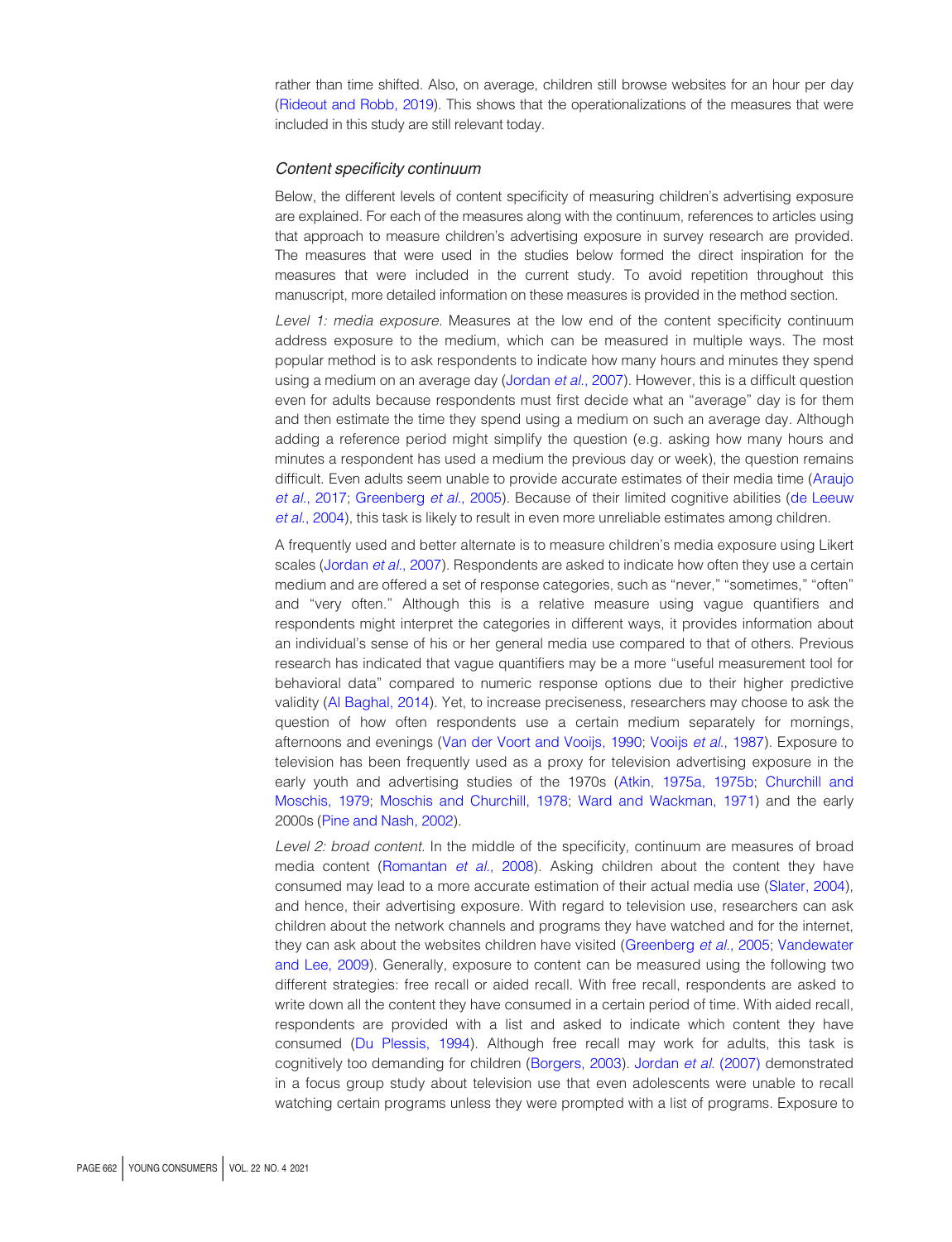broad television content has been used as a proxy for children's television advertising exposure by [Rozendaal](#page-15-10) et al. (2009).

Level 3: specific content. At the higher end of the specificity, continuum are measures of specific content, which can also be derived by combining sources. The third level on the specificity continuum involves exposure to *commercial* media content only. Media effects are less a result of how much media content people consume than how much of a certain type of media content they consume [\(Slater, 2004\)](#page-15-1), and children's exposure to commercial media is traditionally believed to be a better predictor of the effects of advertising than children's consumption of general media [\(Kunkel, 2001\)](#page-14-12). Exposure to commercial television content has been used as a proxy for television advertising exposure by several scholars in the field ([Buijzen and Valkenburg, 2000;](#page-13-9) [Opree](#page-14-5) et al., 2012; Opree et al., 2014; Opree et al., [2016;](#page-14-5) [Pine and Nash, 2002](#page-14-11)).

[Slater \(2004\)](#page-15-1) reasoned that the predictive power of advertising exposure measures can further be improved by enriching survey data with advertising data available from Nielsen and other market research firms. For television advertising, these data contain an overview of all the commercials that were broadcast during a certain period of time. For each commercial, the day, time and network it was broadcast is registered, as well as its price. For internet advertising, the data contain an overview of the number of advertisements that was visible on a website during a certain period of time and the total advertising income for that website during that period. The data includes both advertisements on the website's main page and its back pages (i.e. for *Google* that would be the pages with the search results). So far, in youth research, enriching survey data with advertising data has only been in studies investigating the impact of food and alcohol advertising [\(Buijzen, Bomhof and](#page-13-10) [Schuurman, 2008;](#page-13-10) [Buijzen, Schuurman and Bomhof, 2008](#page-13-10); [Grenard](#page-14-13) et al., 2013).

### Method

## Sample and procedure

The survey data set contained longitudinal data collected from 165 children 8–11 years of age (51.3% girls; mean age 9.94 years). The advertising literacy skills of 8–11-year-olds are yet to fully mature [\(Rozendaal](#page-15-11) et al., 2010), making them extra vulnerable to the effects of advertising and a particularly interesting group for researchers to study. The respondents were recruited through five primary schools located in different parts of The Netherlands – including schools in urban and rural areas and in more and less affluent areas to foster representativeness. The survey was administered twice, with a two-week interval in between, to all children in the 7thgrade (comparable to US 5th-grade level). All children were informed that the questionnaire addressed television use, internet use and general happiness and that they could withdraw from the study at any time. Prior to the implementation of the study, informed consent was obtained from both children and parents. The study was granted Institutional Review Board approval by the university's ethical committee.

The questionnaire was pretested among children from the same age range as the intended research population. All measures were based on existing measures but were sometimes altered in consideration of the general guidelines for conducting research with children as follows: items were phrased as questions rather than statements [\(Buijzen and Valkenburg, 2003b](#page-13-0)), ambiguity and vagueness were avoided as much as possible [\(de Leeuw, 2003;](#page-14-14) [de Leeuw](#page-14-9) et al., 2004) and for the closed-ended questions, four response options were provided because this has been shown to be the optimal number for children in this age group ([Borgers, 2003](#page-13-2)).

#### **Measures**

[Table 1](#page-5-0) provides an overview of the advertising exposure measures that were used in this study. In this table, the measures are sorted by medium type (i.e. television vs internet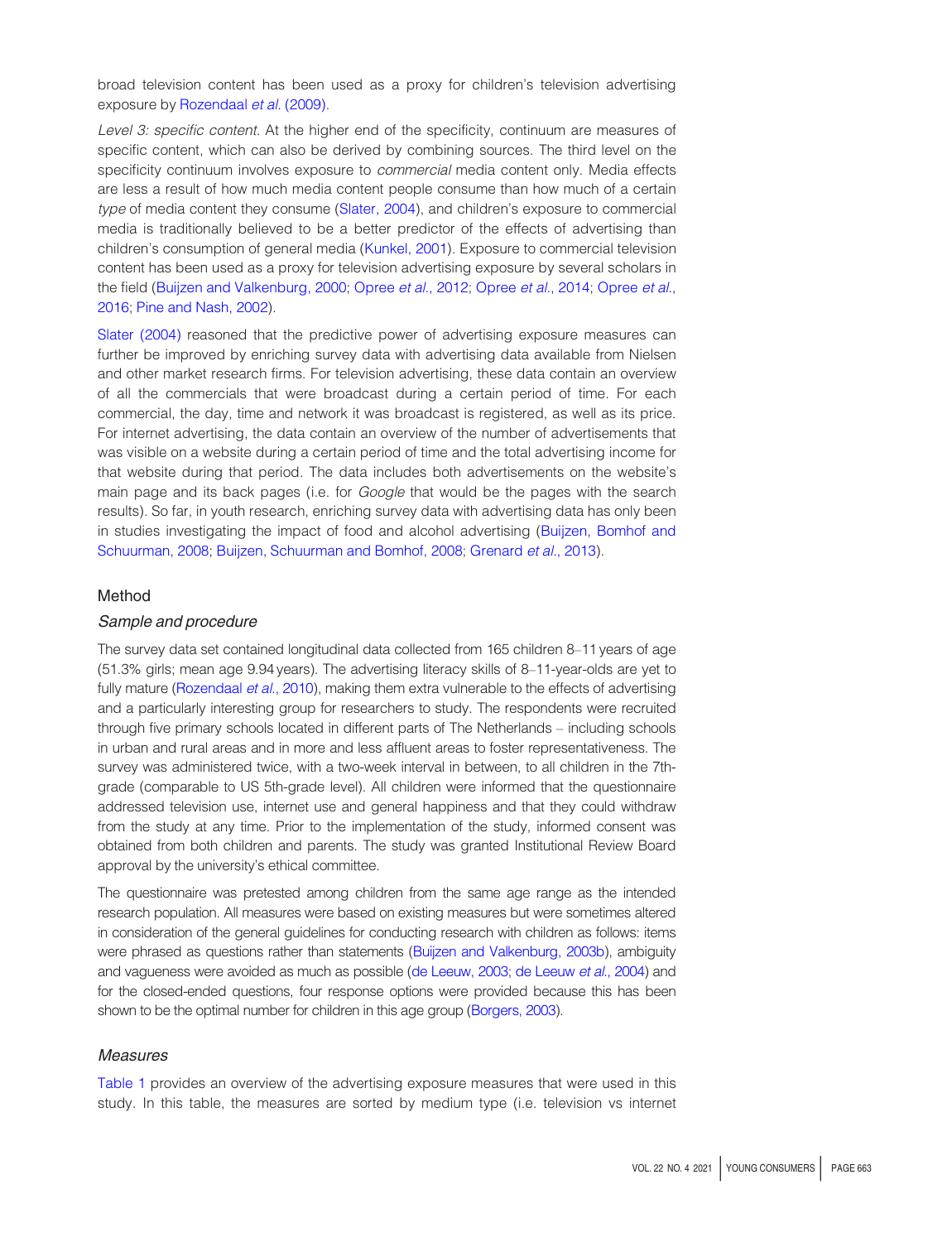<span id="page-5-0"></span>

| <b>Table 1</b> Advertising exposure measures                          |                                                                                                                                                                                                                                                                                                                                                    |                                                                                                                                                                           |  |  |  |  |  |
|-----------------------------------------------------------------------|----------------------------------------------------------------------------------------------------------------------------------------------------------------------------------------------------------------------------------------------------------------------------------------------------------------------------------------------------|---------------------------------------------------------------------------------------------------------------------------------------------------------------------------|--|--|--|--|--|
| Level of content specificity                                          | Television advertising exposure (1.x)                                                                                                                                                                                                                                                                                                              | Internet advertising exposure $(2.x)$                                                                                                                                     |  |  |  |  |  |
| Level 1 - media exposure<br>(x.1)<br>Level 2 - broad content<br>(x.2) | 1.1 How often do you watch television (in the morning/<br>afternoon/evening)?<br>1.2a How often do you watch the following network<br>channel (list of both publicly funded and commercial<br>channels)?<br>1.2b How often do you watch the following television<br>program (list of programs on both publicly funded<br>and commercial channels)? | 2.1 How often do you spend time on the internet<br>(in the morning/afternoon/evening)?<br>2.2 How often do you visit the following website<br>(list of popular websites)? |  |  |  |  |  |
| Level 3 – specific content<br>(x.3)                                   | 1.3a How often do you watch the following network<br>channel (list of commercial channels only)?<br>1.3b How often do you watch the following television<br>program (list of programs on commercial channels<br>only)?                                                                                                                             | 2.3a How often do you visit the following website<br>(list of popular websites with the most<br>advertisements)?                                                          |  |  |  |  |  |
|                                                                       | 1.3c How often do you watch the following network<br>channel  (list of both publicly funded and commercial<br>channels) * advertising density<br>1.3d How often do you watch the following television<br>program (list of both programs on non-commercial<br>and commercial channels) * advertising density                                        | 2.3b How often do you visit the following website<br>(list of popular websites) * advertising density                                                                     |  |  |  |  |  |
|                                                                       |                                                                                                                                                                                                                                                                                                                                                    |                                                                                                                                                                           |  |  |  |  |  |

advertising exposure, denoted by 1.x and 2.x) and ascending level of specificity (i.e. Levels 1 through 3, denoted by x.1, x.2 and x.3). Each item of each measure had four response categories, namely, 1 (never), 2 (sometimes), 3 (often) and 4 (very often). For each measure, a composite score was computed, averaging the scores on the separate items.

Television advertising exposure. Level 1: media exposure (1.1). Exposure to the medium was measured with three items, combining the strategies of [Pine and Nash \(2002\)](#page-14-11) to measure advertising exposure with exposure to the medium and of [Van der Voort and](#page-15-6) [Vooijs \(1990\)](#page-15-6) and Vooijs et al. [\(1987\)](#page-15-7) to measure exposure for different parts of the day as follows:

- How often do you watch television in the morning?
- How often do you watch television in the afternoon? and
- How often do you watch television in the evening? ( $N_{wave1} = 159$ ,  $M = 2.40$ ,  $SD = 0.57$ ;  $N_{wave2}$  = 163,  $M$  = 2.47, *SD* = 0.57;  $r_{wave1-wave2}$  = 0.71 with  $p$  < 0.001).

Level 2: broad content (1.2). Exposure to broad content was measured as exposure to network channels (1.2a) and exposure to television programs (1.2b). Following the strategy of [Rozendaal](#page-15-10) et al. (2009), content from both publicly funded and commercial networks were included. Though publicly funded networks in The Netherlands also broadcast advertising, the frequency of commercial blocks is considerably lower than for commercial networks. Exposure to networks was measured with six items. For each item, the children were asked to indicate how often they watched a certain network. The six networks that were most popular among 8–12-year-olds were included in the items: the publicly funded networks Nederland 1 and Nederland 3 (Z@pp) and the commercial networks RTL4, SBS6, Disney XD and Nickelodeon ([Sikkema](#page-15-12), [2009, 2012\)](#page-15-13)  $(N_{wave1} = 158, M = 2.28, SD = 0.44;$  $N_{wave2}$  = 163,  $M$  = 2.24,  $SD$  = 0.46;  $r_{wave1-wave2}$  = 0.74 with  $p$  < 0.001).

Exposure to television programs was measured with 12 items. For each item, the children were asked to indicate how often they watched a certain program. The programs were selected using data from the Dutch Audience Research Foundation. First, it was determined which programs on the most popular networks had the highest viewing ratings in the weeks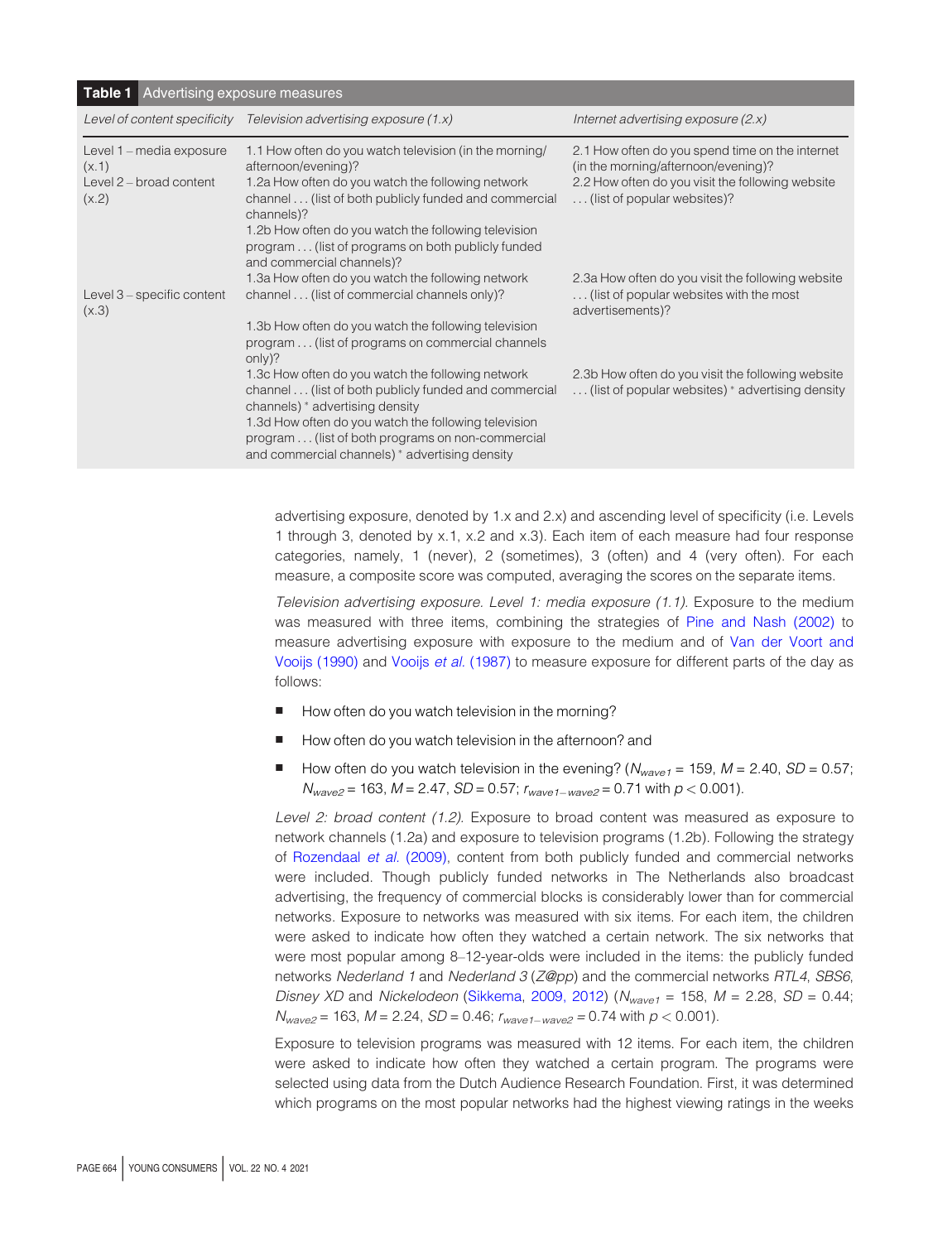leading up to the study. These were the children's TV series Spangas, Klokhuis, iCarly, Ned's Survival Guide, Phineas & Ferb and The Suite Life of Zack & Cody, the Dutch family programs Goede Tijden Slechte Tijden, Holland's Got Talent and My Name Is, both the regular news program (Journal) and the news tailored to children (Jeugdjournaal) and the news-entertainment program Hart van Nederland. Because of changes in the broadcasting schedule ending two of the programs listed in the first wave, in the second wave Holland's Got Talent was replaced with The Voice of Holland, and My Name Is with Ik Hou van Holland ( $N_{wave1}$  = 159, M = 2.26, *SD* = 0.49;  $N_{wave2}$  = 163, M = 2.47, *SD* = 0.52;  $r_{wave1-wave2}$  = 0.85 with  $p < 0.001$ ).

Level 3: specific content (1.3). Exposure to commercial media content was also measured in the following four different ways: first, exposure to commercial networks (1.3a) and exposure to programs broadcast by commercial networks (1.3b). For both measures, a selection of items from the Level 2 measures was used. For exposure to commercial networks, only the items related to the commercial networks were included: RTL4, SBS6, Disney XD and Nickelodeon ( $N_{wave1}$  = 158, M = 2.46, SD = 0.55;  $N_{wave2}$  = 163, M = 2.38, SD = 0.61;  $r_{wave1-wave2}$  = 0.77 with  $p < 0.001$ ). For exposure to programs broadcast by commercial networks, only items related to programs broadcast by commercial networks were selected, which were all the programs listed above except Spangas, Klokhuis, Journaal and Jeugdjournaal. Similar measures have been used by [Buijzen and Valkenburg \(2000\),](#page-13-9) Opree et al. [\(2012\)](#page-14-3), Opree et al. [\(2014\),](#page-14-4) [Opree](#page-14-5) et al. [\(2016\)](#page-14-5) and [Pine and Nash \(2002\)](#page-14-11) ( $N_{wave1}$  = 159, M = 2.25, SD = 0.60;  $N_{wave2}$  = 163,  $M = 2.25$ ,  $SD = 0.61$ ;  $r_{wave1-wave2} = 0.83$  with  $p < 0.001$ ).

Exposure to media content weighted for advertising density was measured in the following two different ways too: weighted exposure to network channels (1.3c) and weighted exposure to television programs (1.3d). In both cases, the items that were included in the Level 2 measure were weighted for (i.e. multiplied by) advertising density. This strategy has previously been used to measure exposure to food and alcohol advertising [\(Buijzen,](#page-13-10) [Bomhof and Schuurman, 2008;](#page-13-10) [Grenard](#page-14-13) et al., 2013). Advertising density on the networks and programs was derived from a data set provided by Nielsen market research. This confidential data set contained a list of commercials (including date, time, costs in Euros) aired on Dutch television.

Exposure to networks weighted for advertising density was measured with six items, each referring to a different network. For each item, children's scores were weighted for the number of commercials aired by that channel ( $N_{wave1} = 158$ ,  $M = 28.28$ ,  $SD = 5.72$ ;  $N_{wave2} =$ 163,  $M = 27.68$ ,  $SD = 6.07$ ;  $r_{wave1-wave2} = 0.75$  with  $p < 0.001$ ). Exposure to programs weighted for advertising density was measured with 12 items, each referring to a different program. For each item, children's scores were weighted for the number of commercials aired during a typical episode of that program. To this end, for each program, the airing schedule was determined for the same three predetermined subsequent days (two weekdays and one weekend day). Then, the number of advertisements aired between 10 min prior to and 10 min after each broadcast was determined. Finally, this total number was divided by the number of broadcasts ( $N_{wave1} = 159$ ,  $M = 63.95$ ,  $SD = 17.80$ ;  $N_{wave2} = 163$ ,  $M = 56.31, SD = 14.12; r_{wave1-wave2} = 0.72$  with  $p < 0.001$ ).

Internet advertising exposure. Level 1: media exposure (2.1). Exposure to the medium was measured with three items as follows: How often do you use the internet in the morning? How often do you use the internet in the afternoon? and How often do you use the internet in the evening? ( $N_{wave1}$  = 159,  $M = 2.04$ ,  $SD = 0.61$ ;  $N_{wave2}$  = 161,  $M = 2.10$ ,  $SD = 0.62$ ;  $r_{wave1-wave2} = 0.68$  with  $p < 0.001$ ).

Level 2: broad content (2.2). Exposure to broad content was measured with five items. For each item, the children were asked to indicate how often they visited a certain website. First, the ten most popular websites among 8–12-year-olds were determined. These were the search engine Google.nl, the video site Youtube.com, the children's TV network sites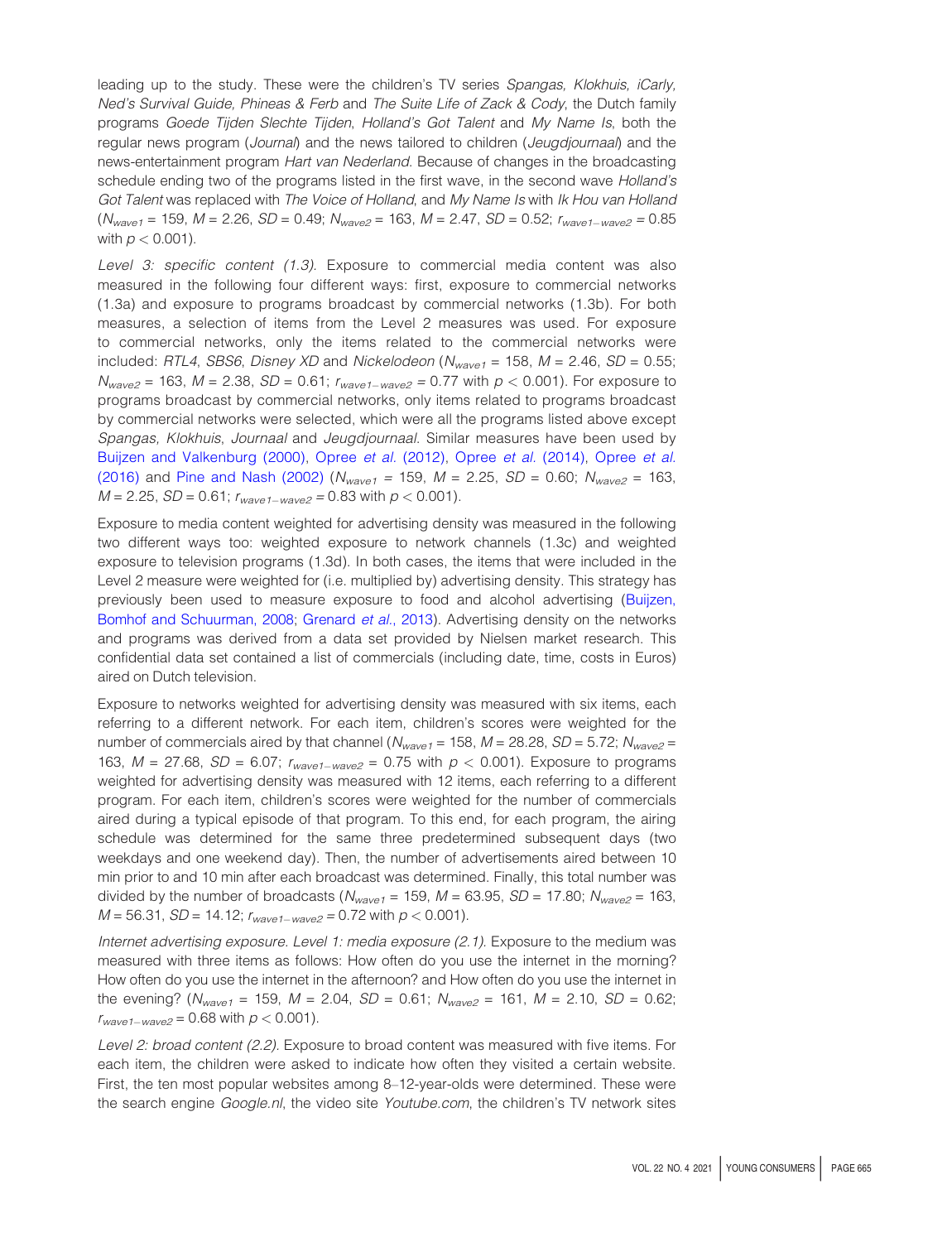Nickelodeon.nl and DisneyXD.nl, the gaming sites Speeleiland.nl, Spelletjes.nl, Spele.nl and Habbo.nl, the social network site Hyves.nl and the auction site Marktplaats.nl [\(Sikkema,](#page-15-12) [2009, 2012\)](#page-15-13). Second, to control for advertising density in other measures, only websites for which Nielsen provided data on the number of advertisements were selected. Data on advertising density was available for only five of the 10 websites, namely, for Nickelodeon.nl, Speeleiland.nl, Spelletjes.nl, Spele.nl and Marktplaats.nl. These websites were included in the measure  $(N_{wave1} = 159, M = 1.68, SD = 0.50; N_{wave2} = 163, M = 1.80,$  $SD = 0.52$ ;  $r_{wave1-wave2} = 0.68$  with  $p < 0.001$ ).

Level 3: specific content (2.3). Exposure to specific content was first measured with a selection of websites from the Level 2 measure, namely, the three with the most advertising density: Spelletjes.nl, Spele.nl and Marktplaats.nl. The amount of advertising density per website was derived from confidential data provided by Nielsen market research. These data contained information about the advertising density for each of the websites that were included in this measure. Though all the websites from the Level 2 measure were commercial to some degree, we selected only three websites for the Level 3 measure to prevent the two measures from becoming too similar ( $N_{wave1}$  = 159,  $M = 1.93$ ,  $SD = 0.53$ ;  $N_{wave2} = 163$ ,  $M = 1.88$ ,  $SD = 0.57$ ;  $r_{wave1-wave2} = 0.62$  with  $p <$ 0.001). Second, exposure to media content weighted for advertising density was measured with five items. The same websites that were included in the Level 2 measure were used, weighing each item score for the mean number of advertisements displayed on the various pages of that website ( $N_{wave1} = 158$ ,  $M = 88.21$ ,  $SD = 24.76$ ;  $N_{wave2} = 162$ ,  $M = 85.19$ ,  $SD = 25.64$ ;  $r_{wave1-wave2} = 0.66$  with  $p < 0.001$ ).

#### Data analysis

As indicated in the introduction of this manuscript, we aim to determine the quality of advertising measures from the various levels of content specificity through their stability and content validity. Stability is measured with the test-retest reliability of measure: interindividual scores need to be relative constant from one occasion to another [\(DeVellis, 2003](#page-14-15); [Noar, 2003\)](#page-14-16). Above, the test-retest correlations for each of the measures were provided. Each of the measures yielded a correlation coefficient large in size and significant at  $p <$ 0.001, implying high test-retest reliability for all measures. Still, to determine whether certain measures resulted in more optimal test-retest reliability than others we have conducted oneon-one comparisons which are presented in the results section. Significant differences in test-retest reliability were assessed using the z-based Pearson-Filon (ZPF) statistic. This method is recommended by [Raghunathan](#page-14-17) et al. (1996) for testing the significance for the difference between two correlations based on dependent groups (e.g. the same sample) but a different set of variables (e.g. the Wave 1 and Wave 2 scores for the Level 1 television advertising exposure measure vs the Wave 1 and Wave 2 scores for the Level 2 television advertising exposure measure). The ZPF statistics were obtained with the Cocor package in R [\(Diedenhofen, 2012](#page-14-18)).

Content validity involves item-sampling adequacy: does a scale measure what it intends to measure [\(DeVellis, 2003](#page-14-15); [Noar, 2003\)](#page-14-16)? It can be assessed through criterion validity and construct validity. Criterion validity involves the relationship of the scale to other scales that presumably measure the same construct. In this case, it may be expected that measures of the same type of advertising exposure will be correlated across the three levels. Construct validity involves the relationship of the scale with established measures of other constructs: does the scale act like the variable it is supposed to measure and does it relate to other constructs in expected ways [\(DeVellis, 2003;](#page-14-15) [Noar, 2003\)](#page-14-16)? Here, a distinction is made between convergent validity and discriminant validity. With convergent validity a scale should relate to other constructs it is supposed to be related to. In this study, convergent validity will be assessed by studying the correlations between the advertising exposure measures and advertised product desire and materialism. Children's exposure to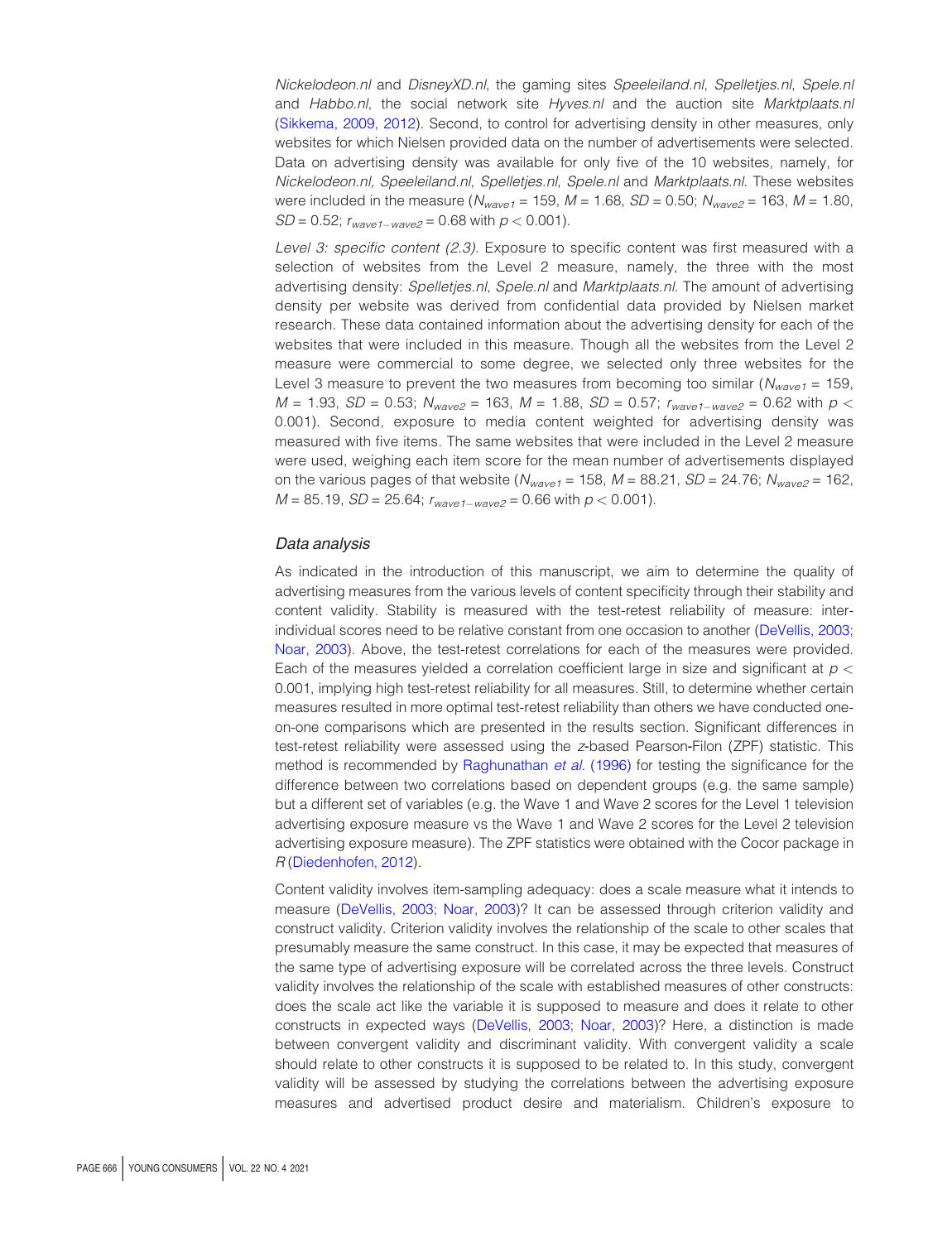advertising is expected to be positively related to advertised product desire and materialism. The more children are exposed to advertising, the more they long for heavily advertised products [\(Buijzen and Valkenburg, 2003b;](#page-13-0) [Rozendaal](#page-15-10) et al., 2009; [Opree](#page-14-4) et al., [2014\)](#page-14-4) and the more materialistic they become in general ([Buijzen and Valkenburg](#page-13-11), [2003a,](#page-13-0) [2003b](#page-13-0); [Opree](#page-14-4) et al., 2014).

To measure advertised product desire, children were presented with a list of six products that appeal to girls and boys and to younger and older children (i.e. foods, toys, computer games, DVDs, magazines and shoes) (based on [Buijzen and Valkenburg, 2003b](#page-13-0)). The Nielsen market research data showed that these were the most frequently advertised product types during children's programming. For each of the products, the children were asked how often they wanted to own the product when they saw it in an advertisement (Opree et al.[, 2011,](#page-14-19) [2014](#page-14-4); [Rozendaal](#page-15-10) et al., 2009). The response options for the questions ranged from 1 (almost never) to 4 (very often). The item scores were averaged to create scale scores (Wave 1:  $\alpha = 0.72$ ,  $M = 1.76$ ,  $SD = 0.50$ ; Wave 2:  $\alpha = 0.74$ ,  $M = 1.71$ ,  $SD = 0.51$ ). Materialism was measured with the short version of the material values scale for children (MVS-c; developed and validated by [Opree](#page-14-19) et al., 2011). The answer categories ranged from 1 (no, not at all) to 4 (yes, very much), with higher scores reflecting higher levels of materialism. Item scores were averaged to create scale scores (Wave 1:  $\alpha$  = 0.70, M = 1.77, SD = 0.43; Wave 2:  $\alpha$  = 0.79, M = 1.61, SD = 0.46).

With discriminant validity, a scale should be unrelated to other constructs it is supposed to be unrelated too. In this study, discriminant validity will be assessed by studying the correlations between the advertising exposure measures and gender and age. Children's exposure to advertising is believed to be unrelated to gender and age because boys and girls and children within the age range of this sample (i.e. 8–11) share similar media consumption patterns, spending the same amount of time watching television or browsing websites [\(Rideout](#page-15-14) et al., 2010; [Ofcom, 2017](#page-14-20)).

#### **Results**

#### **Stability**

For children's television advertising exposure several significant differences in test-retest reliability were found. First, the media exposure measure (1.1) had lower test-retest reliability than the program measures ( $p < 0.001$  for 1.2b and  $p < 0.01$  for 1.3b). Second, the broad networks measure (1.2a) had lower test-retest reliability ( $p < 0.05$ ) than the commercial program measure (1.3b) and, similarly, the commercial network (1.3a) measure had lower test-retest reliability ( $p < 0.05$ ) than the broad program measure (1.2b). Interestingly, both the broad and commercial program measures also outperformed the measures in which exposure was weighted for advertising density: the difference in test-reliability between measure 1.2b and 1.3c was significant at  $p < 0.01$ , between 1.2b and 1.3d at  $p < 0.001$ , between 1.3b and 1.3c at  $p < 0.05$  and between 1.3b and 1.3d at  $p < 0.001$ . In sum, the program measures seemed to have the most optimal test-retest reliability – this comes as no surprise given that only these measures had test-retest reliability above 0.80.

For internet advertising exposure no significant differences in test-retest reliability were found, with the exception of the measure pertaining to commercial websites (2.3a), which had lower test-retest reliability than the measures pertaining to the use of all websites and the measure in which this use was weighted for advertising density ( $p < 0.05$  for both 2.2 and 2.3b). Hence, for capturing children's internet advertising exposure, it seems best to use the latter measures and/or children's general internet use.

### Content validity

The content validity of the advertising exposure measures was assessed by means of Pearson correlation coefficients ( $N_{wave1}$  = 159;  $N_{wave2}$  = 163). Similar approaches for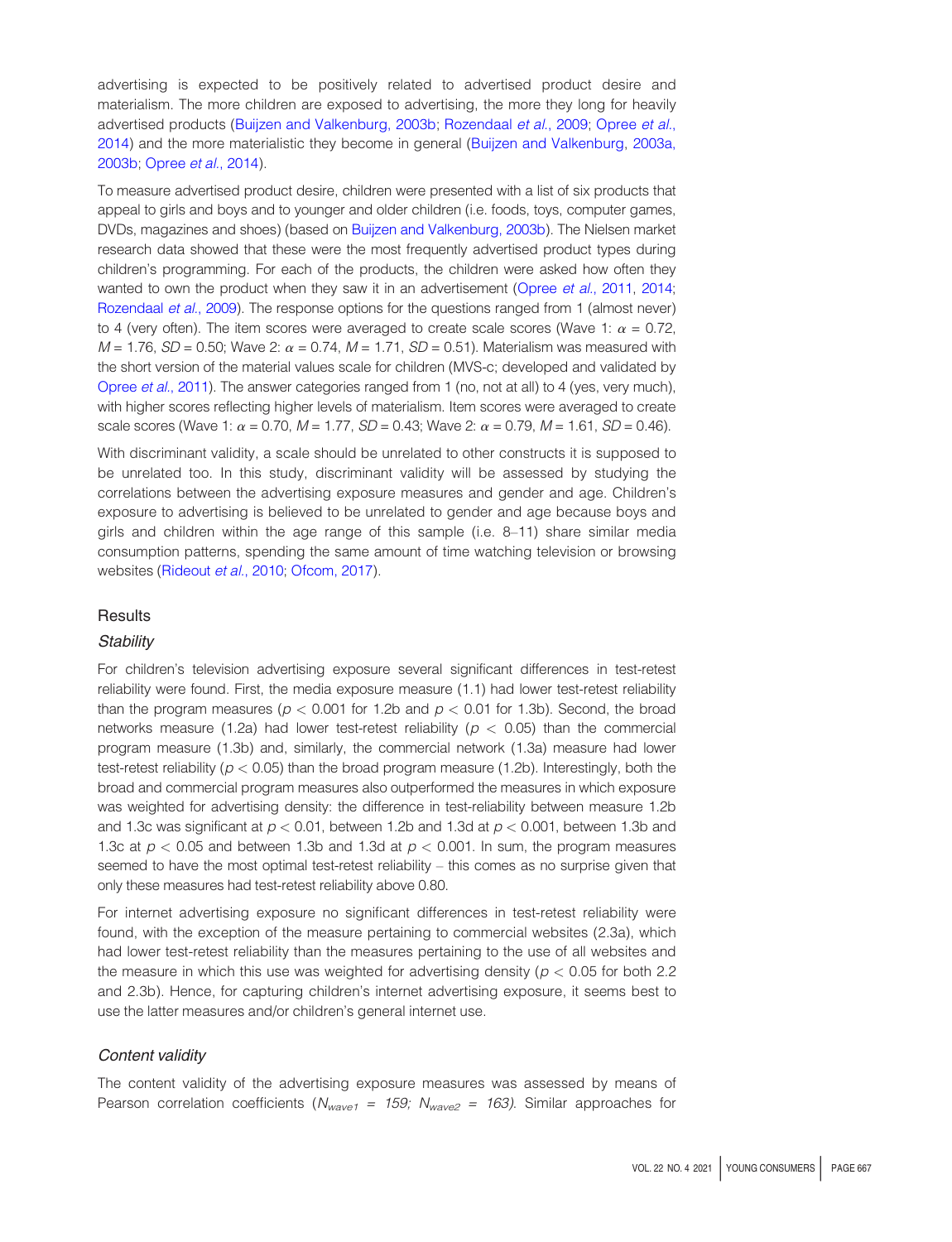<span id="page-9-0"></span>

| <b>Table 2</b> Criterion validity                                                                         |                                                                                            |                                                                              |                                                                   |                                          |                                         |                           |              |  |
|-----------------------------------------------------------------------------------------------------------|--------------------------------------------------------------------------------------------|------------------------------------------------------------------------------|-------------------------------------------------------------------|------------------------------------------|-----------------------------------------|---------------------------|--------------|--|
| Exposure measure                                                                                          | 1.1                                                                                        | 1.2a                                                                         | 1.2 <sub>b</sub>                                                  | 1.3a                                     | 1.3 <sub>b</sub>                        | 1.3c                      | 1.3d         |  |
| Television<br>Wave 1<br>1.1<br>1.2a<br>1.2 <sub>b</sub><br>1.3a<br>1.3 <sub>b</sub><br>1.3c<br>1.3d       | $\mathbf{1}$<br>$0.54***$<br>$0.38***$<br>$0.58***$<br>$0.44***$<br>$0.56***$<br>$0.38***$ | 1<br>$0.66***$<br>$0.90^\mathrm{***}$<br>$0.63***$<br>$0.99***$<br>$0.60***$ | 1<br>$0.62$ ***<br>$0.90***$<br>$0.65***$<br>$0.88$ ***           | 1<br>$0.70***$<br>$0.94***$<br>$0.57***$ | $\mathbf{1}$<br>$0.66***$<br>$0.88***$  | $\mathbf{1}$<br>$0.61***$ | $\mathbf{1}$ |  |
| Wave 2<br>1.1<br>1.2a<br>1.2 <sub>b</sub><br>1.3a<br>1.3 <sub>b</sub><br>1.3 <sub>c</sub><br>1.3d         | $\mathbf{1}$<br>$0.50***$<br>$0.41***$<br>$0.51***$<br>$0.50***$<br>$0.50***$<br>$0.43***$ | 1<br>$0.66***$<br>$0.90***$<br>$0.66***$<br>$0.99***$<br>$0.64***$           | 1<br>$0.60***$<br>$0.90^{\ast\ast\ast}$<br>$0.64***$<br>$0.94***$ | 1<br>$0.71***$<br>$0.94***$<br>$0.61***$ | $\mathbf{1}$<br>$0.66$ ***<br>$0.91***$ | $\mathbf{1}$<br>$0.64***$ | $\mathbf{1}$ |  |
| Internet<br>Wave 1<br>2.1                                                                                 | 2.1<br>1                                                                                   | 2.2                                                                          | 2.3a                                                              | 2.3 <sub>b</sub>                         |                                         |                           |              |  |
| 2.2<br>2.3a<br>2.3 <sub>b</sub>                                                                           | 0.14<br>0.12<br>0.11                                                                       | 1<br>$0.91***$<br>$0.97***$                                                  | $\mathbf{1}$<br>$0.97***$                                         | $\mathbf{1}$                             |                                         |                           |              |  |
| Wave 2<br>2.1<br>2.2<br>2.3a<br>2.3 <sub>b</sub><br>Notes: * $p < 0.05$ ; ** $p < 0.01$ ; *** $p < 0.001$ | $\mathbf{1}$<br>$0.19^{*}$<br>0.13<br>0.15                                                 | $\mathbf{1}$<br>$0.91***$<br>$0.97***$                                       | $\mathbf{1}$<br>$0.96***$                                         | $\mathbf{1}$                             |                                         |                           |              |  |

determining content validity were used in previous research ([Opree](#page-14-19) et al., 2011; [Rozendaal](#page-15-15) et al.[, 2016](#page-15-15)).

## Criterion validity

Criterion validity was assessed using the correlation coefficients between the different advertising exposure measures. In [Table 2,](#page-9-0) the correlations between the seven television advertising exposure measures are presented on top. The correlation coefficients for Wave 1 are presented first, and the correlation coefficients for Wave 2 second. All correlations were significant at  $p < 0.001$ , indicating high criterion validity. [Table 2](#page-9-0) also contains the correlations between the four internet advertising exposure measures. In both waves, the general internet use measure (2.1) yielded very low criterion validity. The correlations with the other measures were either small or nonsignificant. The correlations between the three other measures, however, were large in size and significant at  $p < 0.001$ .

### Construct validity

The construct validity of the advertising exposure measures was assessed by means of their correlations with gender, age, advertised product desire and materialism. Advertising exposure was believed to be unrelated to gender and age but positively correlated to advertised product desire and materialism. The construct validity of the different measures can be derived from the number of correlations in the expected direction. In [Table 3,](#page-10-0) the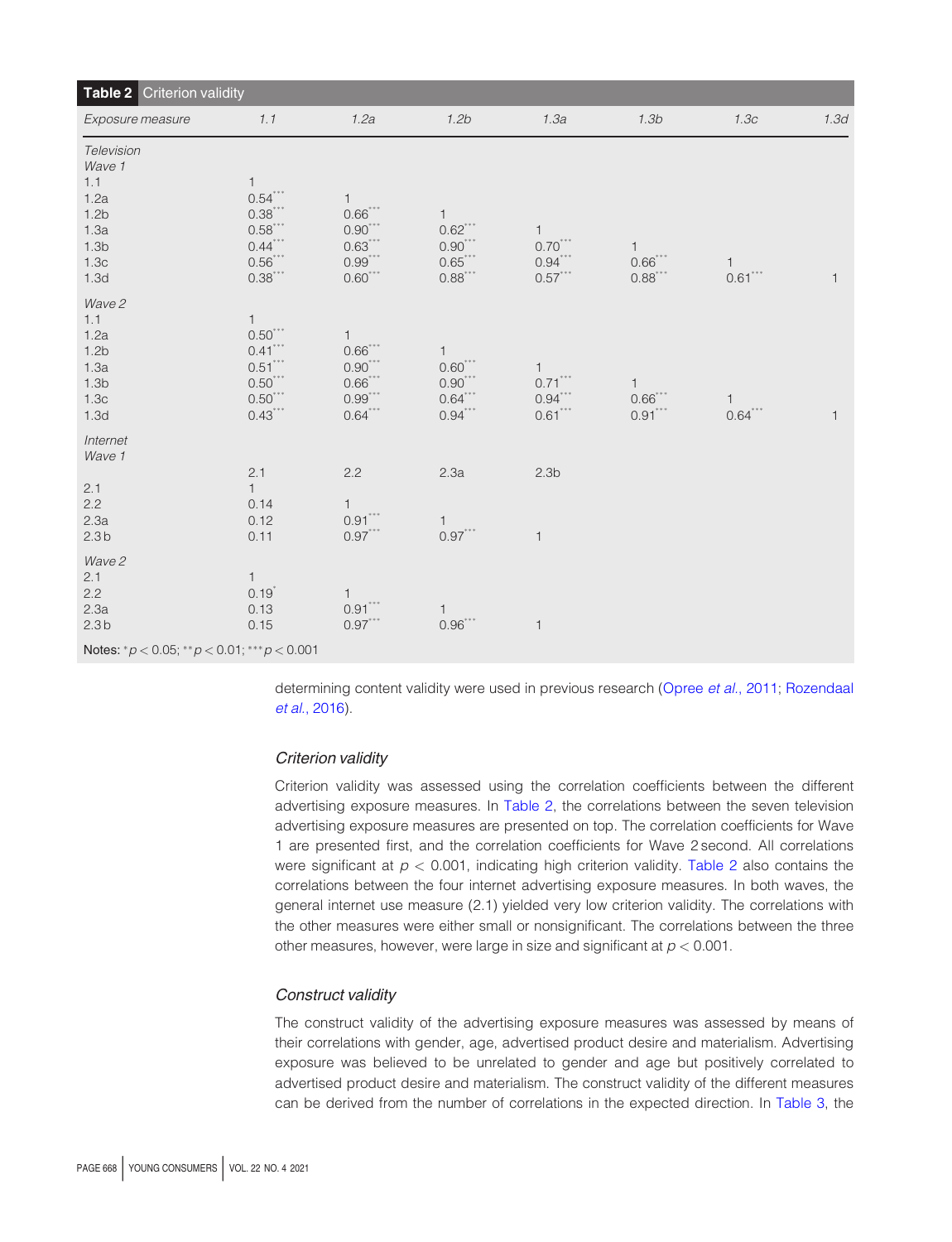<span id="page-10-0"></span>

| Table 3 Construct validity                            |         |         |                           |             |  |  |
|-------------------------------------------------------|---------|---------|---------------------------|-------------|--|--|
| Exposure measure                                      | Gender  | Age     | Advertised product desire | Materialism |  |  |
| Television                                            |         |         |                           |             |  |  |
| Wave 1                                                |         |         |                           |             |  |  |
| 1.1                                                   | 0.10    | 0.10    | $0.49***$                 | $0.37***$   |  |  |
| 1.2a                                                  | 0.01    | 0.06    | $0.48$ ***                | 0.24        |  |  |
| 1.2 <sub>b</sub>                                      | $-0.10$ | 0.09    | $0.43***$                 | 0.13        |  |  |
| 1.3a                                                  | 0.08    | 0.11    | $0.55***$                 | $0.30^{**}$ |  |  |
| 1.3 <sub>b</sub>                                      | $-0.11$ | 0.12    | $0.53***$                 | $0.26$ **   |  |  |
| 1.3c                                                  | 0.05    | 0.08    | $0.49***$                 | $0.26$ **   |  |  |
| 1.3d                                                  | $-0.13$ | 0.09    | $0.36***$                 | $0.20^{*}$  |  |  |
| Wave 2                                                |         |         |                           |             |  |  |
| 1.1                                                   | 0.13    | 0.14    | $0.32***$                 | $0.18^{*}$  |  |  |
| 1.2a                                                  | $-0.07$ | 0.03    | $0.35$ **                 | $0.15^*$    |  |  |
| 1.2 <sub>b</sub>                                      | $-0.10$ | 0.03    | $0.35***$                 | 0.07        |  |  |
| 1.3a                                                  | $-0.03$ | 0.08    | $0.39***$                 | $0.19^{*}$  |  |  |
| 1.3 <sub>b</sub>                                      | $-0.11$ | 0.05    | $0.40***$                 | 0.14        |  |  |
| 1.3 <sub>c</sub>                                      | $-0.04$ | 0.00    | $0.35***$                 | $0.18^{*}$  |  |  |
| 1.3d                                                  | $-0.11$ | $-0.00$ | $0.29***$                 | 0.10        |  |  |
| Internet                                              |         |         |                           |             |  |  |
| Wave 1                                                |         |         |                           |             |  |  |
| 2.1                                                   | 0.11    | 0.11    | $0.44***$                 | $0.36^{*}$  |  |  |
| 2.2                                                   | 0.06    | $-0.16$ | $0.32***$                 | 0.10        |  |  |
| 2.3a                                                  | 0.06    | $-0.12$ | $0.30***$                 | 0.10        |  |  |
| 2.3 <sub>b</sub>                                      | 0.07    | $-0.15$ | $0.33***$                 | 0.08        |  |  |
| Wave 2                                                |         |         |                           |             |  |  |
| 2.1                                                   | 0.11    | 0.11    | $0.33***$                 | 0.25        |  |  |
| 2.2                                                   | 0.11    | $-0.14$ | $0.32***$                 | $-0.11$     |  |  |
| 2.3a                                                  | 0.08    | $-0.11$ | $0.22$ **                 | $-0.13$     |  |  |
| 2.3 <sub>b</sub>                                      | 0.11    | $-0.15$ | $0.26***$                 | $-0.15$     |  |  |
| Notes: * $p < 0.05$ ; ** $p < 0.01$ ; *** $p < 0.001$ |         |         |                           |             |  |  |

correlation coefficients are presented for both types of advertising exposure (i.e. television vs internet) and both waves separately.

With regard to the various television advertising exposure measures, the correlations with gender and age were not significant and the correlations with advertised product desire were positive at both waves. The findings related to materialism were mixed. The broad program measure was not associated with materialism at either wave, and the commercial program measure (1.3b) and program weighted measure (1.3d) were associated with materialism at Wave 1 but not at Wave 2. Hence, they scored slightly lower on construct validity than the other measures. For internet advertising exposure, the correlations with gender and age were also not significant, with the exception of the measure pertaining to the use of all websites (2.2) which was negatively related to age at Wave 1. All the measures were positively related to advertised product desire. Positive correlations with materialism at both waves were only found for the overall internet use measure (2.1), which can be seen as an indication that this measure has the highest construct validity. In sum, for internet advertising exposure the broad measure performed the worst and the overall internet use measure performed the best on construct validity.

# **Discussion**

This study was the first to examine survey measures for children's advertising exposure, differing in their content specificity and to compare their reliability and validity. Taking both factors into account, the results suggest that all measures provided solid estimates for children's television and internet advertising exposure. Still, as will be explained in the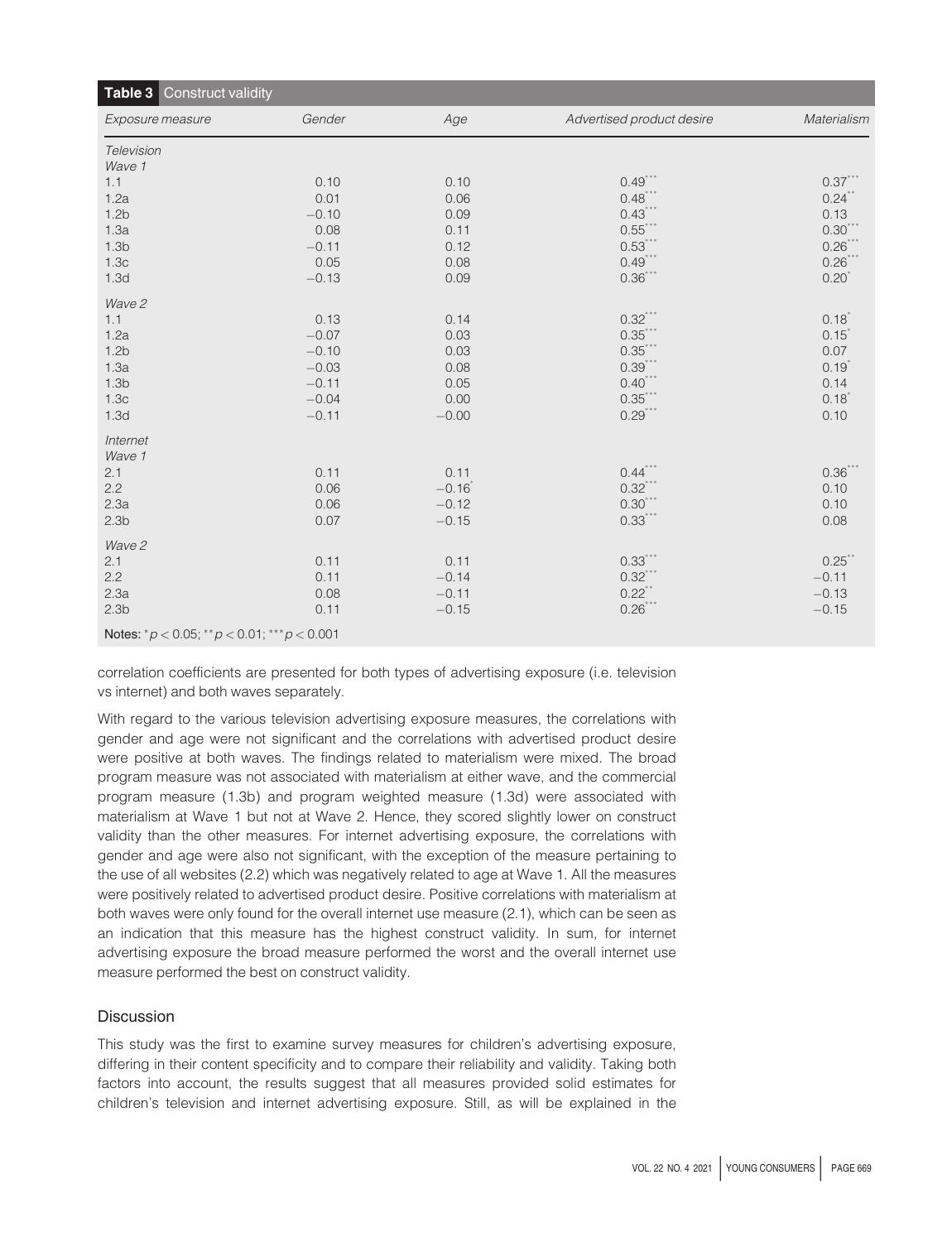following paragraphs, it may be concluded that television advertising exposure can best be measured by asking children how often they watch certain popular (commercial) network stations, either weighting or not weighting their scores for advertising density. Exposure to internet advertising can best be measured by asking children how often they use the internet or asking them how often they visit certain popular websites, weighting their scores for advertising density. These measures can be used across disciplines (e.g. marketing, communication science or psychology) and in all research methodologies using children's self-reports, including surveys, experiments and interviews. Thus, these self-report measures can be used in all types of studies taking a consumer behavior perspective toward media advertising, investigating the (unintended) effects of advertising.

In the sections below, practical considerations for applying the measures of children's advertising exposure, and some concrete advise on the preferred measures are provided for children's television and internet advertising exposure separately. The text then moves to general suggestions for future research. In the final section, it is explained how the current measures for children's television and internet advertising exposure can be adapted to measure children's exposure to newer forms of advertising.

### Television advertising exposure

From a practical stance, it may be preferable to measure television advertising exposure as exposure to the medium or exposure to networks rather than programs because broadcasting schedules change. Even within the short time frame of the questionnaire used in this study (i.e. two weeks), two of the television programs that were included in the measure for Wave 1 were no longer being broadcast at Wave 2. Between the first and second waves, a new television season started. Although similar programs are designed to appeal to the same type of audience, their audience reach might differ.

Another reason to prefer the more generic measures is that the more content-specific measures did not really outperform the broad measures in terms of reliability and validity. The criterion validity was optimal across all measures, and enriching the survey data with advertising data did not result in higher test-retest reliability or content validity. Mind though, that even though it is not necessary to use advertising data to enrich the measure of children's television advertising exposure, it may be the desired strategy if researchers want to examine the effects of exposure to food or alcohol advertising on consumption patterns [\(Buijzen, Bomhof and Schuurman, 2008;](#page-13-10) [Grenard](#page-14-13) et al., 2013).

### Internet advertising exposure

As was observed in the data set, comparable to the programs children are watching, the websites that children are interested in and the intensity of their use change over time. Therefore, the most stable measure for children's internet advertising exposure is capturing exposure to the medium (1.1). Caution is needed for using the advertising enriched measure (2.3b), in view of the difficulties experienced in obtaining internet advertising data. It is very important that researchers determine which data they can obtain prior to making the website selection for their scale. Still, taking into account that caveat, the media use to measure and the advertising enriched measures proved to be superior to the website only level measures (2.2 and 2.3a). The media use measure because it scored high on both testretest reliability and construct validity; the advertising density enriched measure because it scored high on test-retest reliability and criterion validity, and relatively high on construct validity. For this measure, no significant correlation was found with materialism, but this was also true for the website measures.

Although the criterion validity for the media use measure was low, this finding can be explained by the content of the items. This measure refers to children's overall internet use, whereas the other measures refer to website visits. Future research should explore how to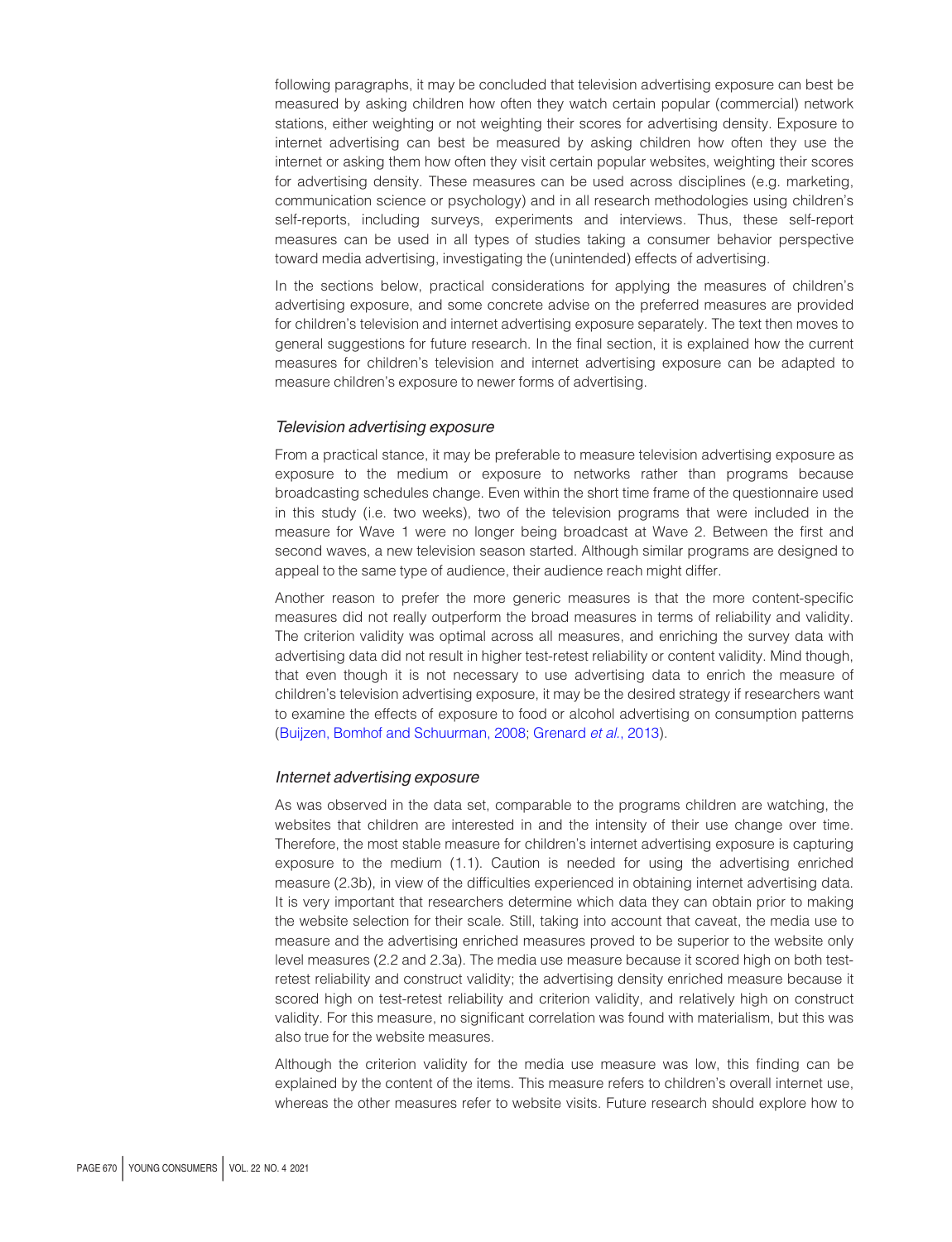measure exposure to advertising on the internet beyond exposure to certain websites. As [Greenberg](#page-14-8) et al. (2005) indicated, there are many things one can do online as follows: watch movie clips, listen to music, gather (home)work-related information, gather entertainment-related information, play online videos, e-mail, visit chat rooms, visit forums or other activities. Future research should investigate whether just asking children how often they engage in these activities will give a proper estimate for their online advertising exposure.

Notably, with respect to construct validity, three out of four internet advertising exposure measures were not correlated to materialism. Previous research has only examined the relation between advertising exposure and materialism for television advertising exposure, not for internet advertising exposure. The current findings could indicate that children's internet advertising exposure and materialism may be unrelated. Perhaps, this difference in effects between television and internet advertising can be explained by their difference in format. Television advertising often involves commercials with a narrative that stresses not only the importance of possessions but also the favorable outcomes of consumption, such as happiness and success. Such a persuasive narrative is often missing in website advertising, which often takes the form of a banner. Whether this difference in format causes a difference in effect is an issue that should be explored further in future research. To estimate such differences in effects in the most accurate fashion, advanced structural equation modeling could be used to account for the ordinal nature of the measurement items.

#### Implications for future research

Importantly, the measures assessing children's advertising exposure that were presented in this study can easily be adapted to measure advertising exposure through other types of media use than television viewing and internet use. Yet, when doing so, researchers should assess which level of content specificity is deemed appropriate for the new medium. Some of the newer forms of media use bear a strong resemblance with traditional medium use as follows: for instance, on-demand television use and online streaming complement traditional television viewing, whereas app use complement traditional internet use. Future methodological research could investigate whether the appropriate levels of content specificity are similar for similar types of media use.

Investigating the appropriate level of content specificity for children's advertising exposure through newer forms of media use is important given the rapid changes in the media landscape. For instance, youth are increasingly watching on-demand and online streaming television [\(Ofcom, 2017](#page-14-20)). Some of these channels may contain considerable amounts of advertising, whereas others may not. Adapting the current items to refer to the most popular on-demand and online channels (e.g. "How often do you watch [...]") may result in an appropriate measure for children's advertising exposure through these types of channels. Furthermore, children are also increasingly using mobile devices, such as smartphones and tablets, to access the internet ([Ofcom, 2017\)](#page-14-20) and many of the applications on these devices contain advertising [\(Nairn and Hang, 2012\)](#page-14-21). Adapting the current items to refer to the most popular branded apps (e.g. "How often do you use the [...] app") may result in an appropriate measure for children's advertising exposure through mobile applications.

Researchers need to conduct pre-studies among present-day child audiences to learn more about their preferred media, media outlets and media content and determine which media, outlets and content need to be included when studying their advertising exposure through newer forms of media. These pre-studies can be conducted in survey form or researchers may opt for studying passive user data made available. Though some researchers have called for combining survey and passive data [\(Revilla](#page-15-16) et al., 2017), scholars do need to be aware that it might be difficult to get ethical approval for a study tracking children's media behavior as this entails the collection of personal and privacy sensitive data. Hence such a study could be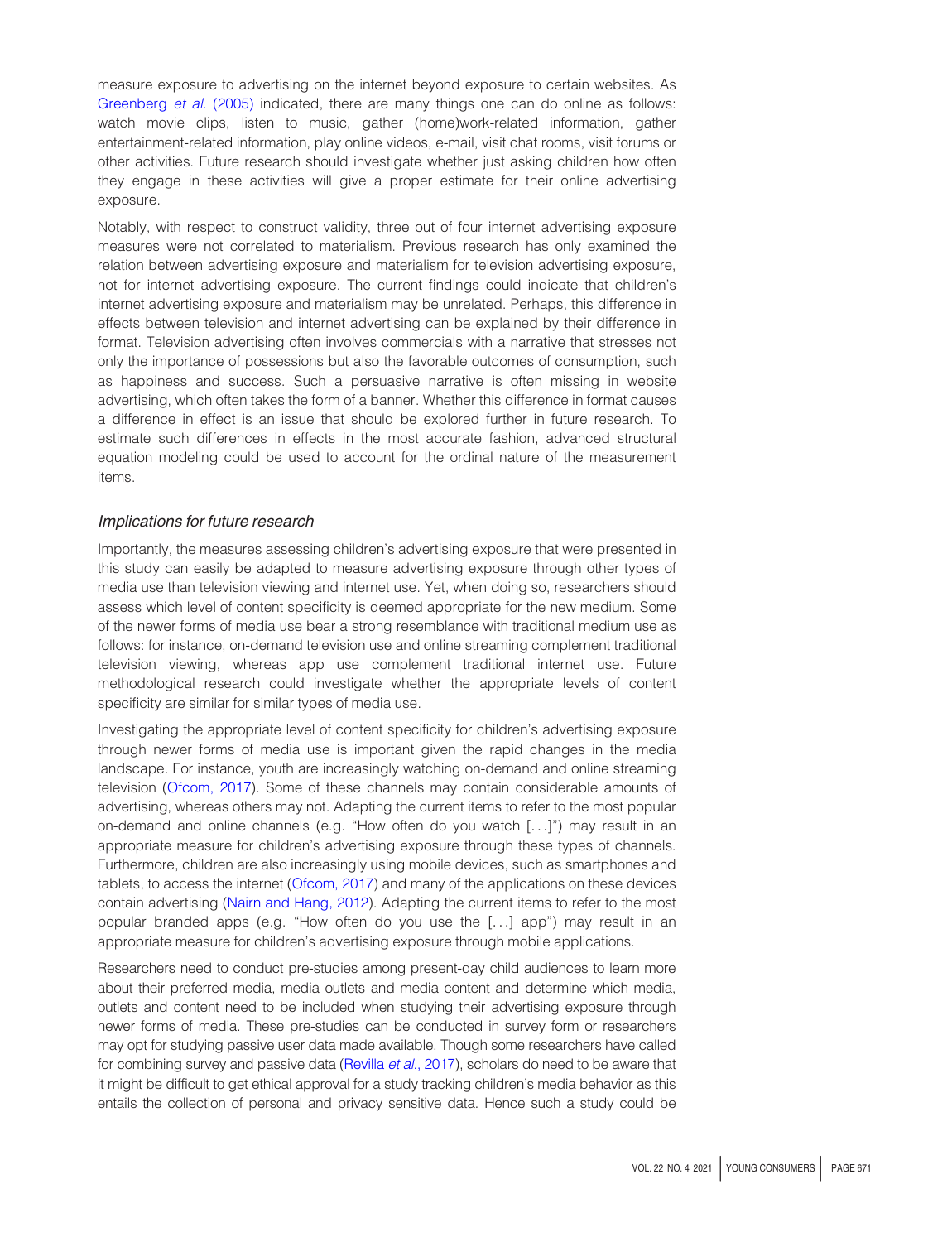costly in money and time. Also, when examining the construct validity of new measures for children's advertising exposure, it is recommended that research include convergent validation measures suited for the type of advertising at hand. For branded apps, for instance, one could consider asking children about the frequency at which they ask their parents to allow in-app purchases and the frequency at which this leads to parent-child conflict. Finally, when deciding on the preferred level of content specificity, scholars should also contemplate whether they are interested in non-integrated advertising (i.e. commercials in commercial blocks or banner ads), integrated advertising (i.e. product placement or advertorials) or both. With the exception of the measures weighting for advertising density, all other exposure measures in this study carry the advantage that they capture the full scope of children's advertising exposure.

Hopefully, this study provides researchers with proper tools to start exploring children's advertising exposure and its effects throughout the full media landscape. Also, by using similar measurements across different types of media (i.e. television, streaming services, web browsers, apps, etc.) scholars can enter a new avenue of research and explore which types of advertising exposure affect children the most. Advertising not only dominates Western children's life but also is expanding its reach and tightening its grip on children in other regions too ([Kasser and Linn, 2016](#page-14-1)).

## **References**

<span id="page-13-5"></span>Al Baghal, T. (2014), "Is vague valid? The comparative predictive validity of vague quantifiers and numeric response options", Survey Research Methods, Vol. 8 No. 3, pp. 169-179, doi: [10.18148/srm/](http://dx.doi.org/10.18148/srm/2014.v8i3.5813) [2014.v8i3.5813.](http://dx.doi.org/10.18148/srm/2014.v8i3.5813)

<span id="page-13-3"></span>Annenberg Media Exposure Research Group (2008), "Linking measures of media exposure to sexual cognitions and behaviors: a review", Communication Methods and Measures, Vol. 2 No. 1, pp. 23-42.

<span id="page-13-4"></span>Araujo, T., Wonneberger, A., Neijens, P. and de Vreese, C. (2017), "How much time do you spend online? Understanding and improving the accuracy of self-reported measures of internet use", Communication Methods and Measures, Vol. 11 No. 3, pp. 173-190.

<span id="page-13-6"></span>Atkin, C.K. (1975a), Survey of Pre-Adolescent's Responses to Television Commercials: The Effects of Television Advertising on Children (Report No. 6), MI State University.

<span id="page-13-7"></span>Atkin, C.K. (1975b), Survey of Children's and Mother's Responses to Television Commercials. The Effects of Television Advertising on Children (Report No. 8), MI State University.

<span id="page-13-2"></span>Borgers, N. (2003), "Questioning children's responses", Doctoral dissertation, Utrecht University.

<span id="page-13-9"></span>Buijzen, M. and Valkenburg, P.M. (2000), "The impact of television advertising on children's christmas wishes", Journal of Broadcasting & Electronic Media, Vol. 44 No. 3, pp. 456-470, doi: [10.1207/](http://dx.doi.org/10.1207/s15506878jobem4403_7) [s15506878jobem4403\\_7](http://dx.doi.org/10.1207/s15506878jobem4403_7).

<span id="page-13-11"></span>Buijzen, M. and Valkenburg, P.M. (2003a), "The effects of television advertising on materialism, parentchild conflict, and unhappiness: a review of research", Journal of Applied Developmental Psychology, Vol. 24 No. 4, pp. 437-456.

<span id="page-13-0"></span>Buijzen, M. and Valkenburg, P.M. (2003b), "The unintended effects of television advertising. A parentchild survey", Communication Research, Vol. 30 No. 5, pp. 483-503.

<span id="page-13-1"></span>Buijzen, M. and Valkenburg, P.M. (2005), "Parental mediation of undesired advertising effects", Journal of Broadcasting & Electronic Media, Vol. 49 No. 2, pp. 153-164.

<span id="page-13-10"></span>Buijzen, M., Bomhof, E. and Schuurman, J. (2008), "Explaining the link between television viewing and childhood obesity: a test of three alternative hypotheses", Journal of Children and Media, Vol. 2 No. 1, pp. 67-74, doi: [10.1080/17482790701733203](http://dx.doi.org/10.1080/17482790701733203).

Buijzen, M., Schuurman, J. and Bomhof, E. (2008), "Associations between children's television advertising exposure and their food consumption patterns: a household diary-survey study", Appetite, Vol. 50 No. 2-3, pp. 231-239.

<span id="page-13-8"></span>Churchill, G.A. and Moschis, G.P. (1979), "Television and interpersonal influences on adolescent consumer learning", Journal of Consumer Research, Vol. 6 No. 1, pp. 23-35.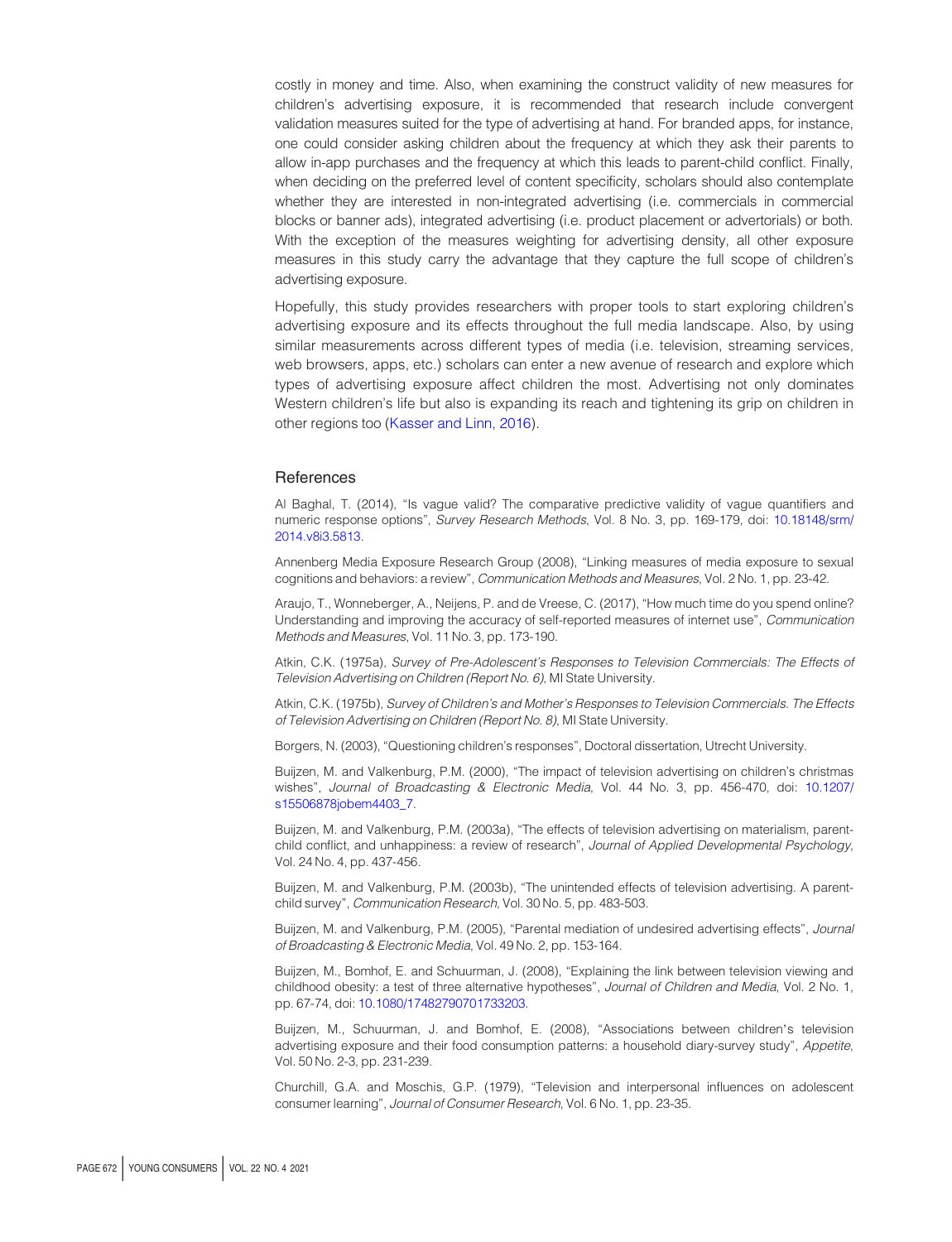<span id="page-14-14"></span>de Leeuw, E. (2003), Questioning Children in Surveys (Report to the Statistical Information and Monitoring Programme on Child Labour of the International Labour Office's Internal Programme on the Elimination of Child Labour), Department of methodology and statistics, Utrecht.

<span id="page-14-9"></span>de Leeuw, E., Borgers, N. and Smits, A. (2004), "Pretesting questionnaires for children and adolescents", in Presser, S., Rothgeb, J.M., Couper, M.P., Lessler, J.T., Martin, E., Martin, J. and Singer, E. (Eds), Methods for Testing and Evaluating Survey Questionnaires, John Wiley & Sons, pp. 409-429.

<span id="page-14-18"></span>Diedenhofen, B. (2012), "Cocor: comparing correlations (version 0.01-1) [software]", available at: [http://r.](http://r.birkdiedenhofen.de/pckg/cocor/) [birkdiedenhofen.de/pckg/cocor/](http://r.birkdiedenhofen.de/pckg/cocor/)

<span id="page-14-6"></span>Du Plessis, E. (1994), "Recognition versus recall", Journal of Advertising Research, Vol. 34, pp. 75-91.

<span id="page-14-15"></span>DeVellis, R.F. (2003), Scale Development. Theory and Applications. Applied Social Research Methods Series (Vol. 26), Thousand Oaks.

<span id="page-14-8"></span>Greenberg, B.S., Eastin, M.S., Skalski, P., Cooper, L., Levy, M. and Lachlan, K. (2005), "Comparing survey and diary measures of internet and traditional media use", Communication Reports, Vol. 18 Nos 1/2, pp. 1-8, doi: [10.1080/08934210500084164.](http://dx.doi.org/10.1080/08934210500084164)

<span id="page-14-13"></span>Grenard, J.L., Dent, C.W. and Stacy, A.W. (2013), "Exposure to alcohol advertising and teenage alcoholrelated problems", PEDIATRICS, Vol. 131 No. 2, pp. e369-e379.

<span id="page-14-7"></span>Jordan, A., Trentacoste, N., Henderson, V., Manganello, J. and Fishbein, M. (2007), "Measuring the time teens spend with media: challenges and opportunities", Media Psychology, Vol. 9 No. 1, pp. 19-41, doi: [10.1080/15213260709336801](http://dx.doi.org/10.1080/15213260709336801).

<span id="page-14-1"></span>Kasser, T. and Linn, S. (2016), "Growing up under corporate capitalism: the problem of marketing to children, with suggestions for policy solutions", Social Issues and Policy Review, Vol. 10 No. 1, pp. 122-150.

<span id="page-14-12"></span>Kunkel, D. (2001), "Children and television advertising", in Singer, D.G. and Singer, J.L. (Eds), The Handbook of Children and Media, Sage Publications, pp. 375-394.

<span id="page-14-10"></span>Moschis, G.P. and Churchill, G.A. (1978), "Consumer socialization: a theoretical and empirical analysis", Journal of Marketing Research, Vol. 15 No. 4, pp. 599-609.

<span id="page-14-21"></span>Nairn, A. and Hang, H. (2012), Advergames: It's Not Child's Play. A Review of Research, Family and Parenting Institute.

<span id="page-14-16"></span>Noar, S.M. (2003), "The role of structural equation modeling in scale development", Structural Equation Modeling: A Multidisciplinary Journal, Vol. 10 No. 4, pp. 622-647, doi: [10.1207/S15328007SEM1004\\_8.](http://dx.doi.org/10.1207/S15328007SEM1004_8)

<span id="page-14-0"></span>Oates, C., Newman, N. and Tziortzi, A. (2014), "Parents' beliefs about, and attitudes towards, marketing to children", in Blades, M., Oates, C., Blumberg, F. and Gunter, B. (Eds), Advertising to Children, Palgrave Macmillan, pp. 115-136.

<span id="page-14-20"></span>Ofcom (2017), "Children and parents: media use and attitudes report", Ofcom report, available at: [www.](http://www.ofcom.org.uk/research-and-data/media-literacy-research/childrens/children-parents-2017) [ofcom.org.uk/research-and-data/media-literacy-research/childrens/children-parents-2017](http://www.ofcom.org.uk/research-and-data/media-literacy-research/childrens/children-parents-2017)

<span id="page-14-5"></span>Opree, S.J., Buijzen, M. and van Reijmersdal, E.A. (2016), "The impact of advertising on children's psychological wellbeing and life satisfaction", European Journal of Marketing, Vol. 50 No. 11, pp. 1975-1992.

<span id="page-14-3"></span>Opree, S.J., Buijzen, M. and Valkenburg, P.M. (2012), "Lower life satisfaction related to materialism in children frequently exposed to advertising", PEDIATRICS, Vol. 130 No. 3, pp. e486-491.

<span id="page-14-19"></span>Opree, S.J., Buijzen, M., van Reijmersdal, E.A. and Valkenburg, P.M. (2011), "Development and validation of the material values scale for children (MVS-c)", Personality and Individual Differences, Vol. 51 No. 8, pp. 963-968, doi: [10.1016/j.paid.2011.07.029.](http://dx.doi.org/10.1016/j.paid.2011.07.029)

<span id="page-14-4"></span>Opree, S.J., Buijzen, M., van Reijmersdal, E.A. and Valkenburg, P.M. (2014), "Children's advertising exposure, advertised product desire, and materialism: a longitudinal study", Communication Research, Vol. 41 No. 5, pp. 717-735.

<span id="page-14-11"></span>Pine, K.J. and Nash, A.S. (2002), "Dear santa: the effects of TV advertising on children", International Journal of Behavioral Development, Vol. 26 No. 6, pp. 529-539, doi: [10.1080/01650250143000481.](http://dx.doi.org/10.1080/01650250143000481)

<span id="page-14-2"></span>Potter, W.J. (2014), "A critical analysis of cultivation theory", Journal of Communication, Vol. 64 No. 6, pp. 1015-1036.

<span id="page-14-17"></span>Raghunathan, T.E., Rosenthal, R. and Rubin, D.B. (1996), "Comparing correlated but nonoverlapping correlations", Psychological Methods, Vol. 1 No. 2, pp. 178-183.